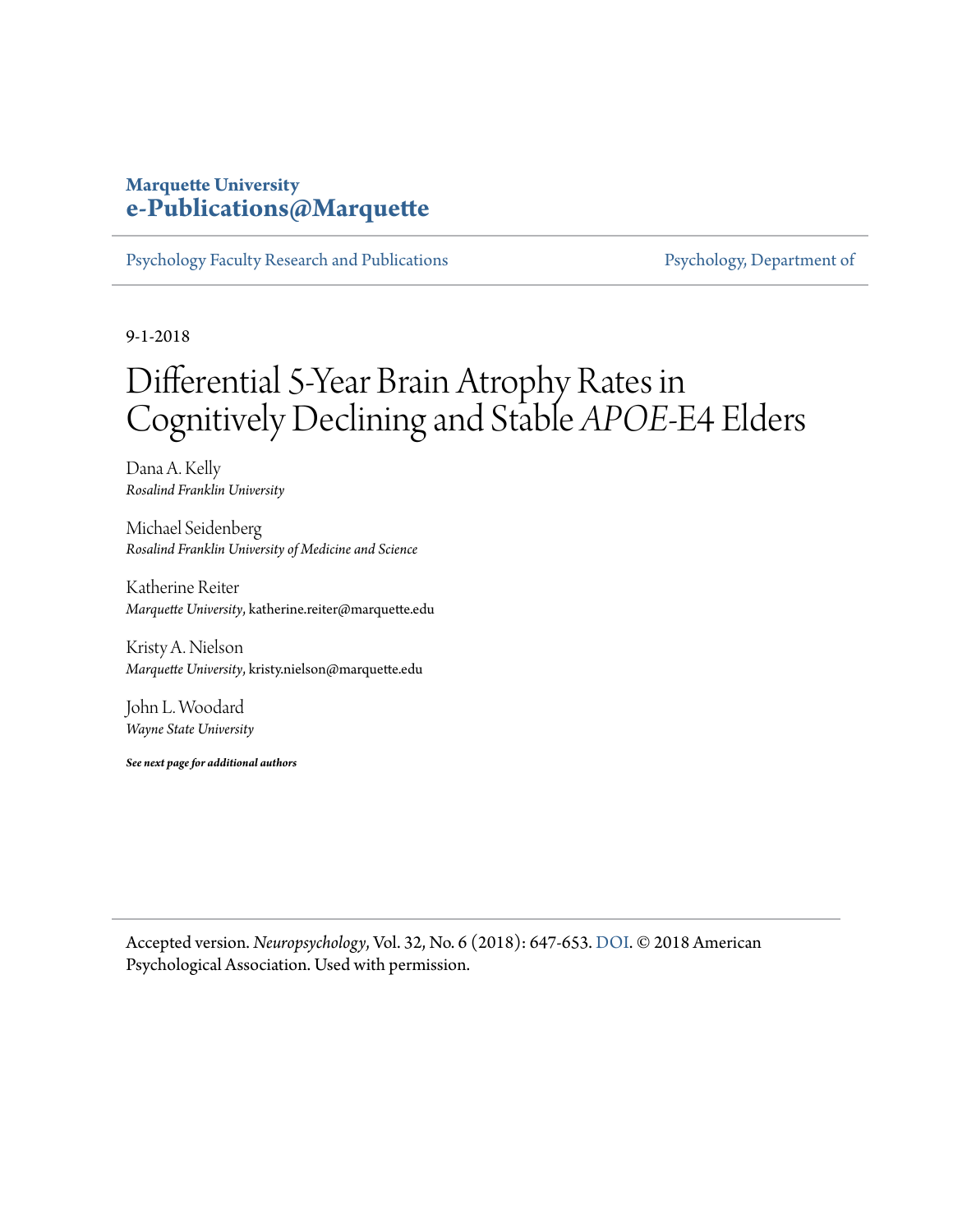#### **Authors**

Dana A. Kelly, Michael Seidenberg, Katherine Reiter, Kristy A. Nielson, John L. Woodard, J. Carson Smith, Sally Durgerian, and Stephen M. Rao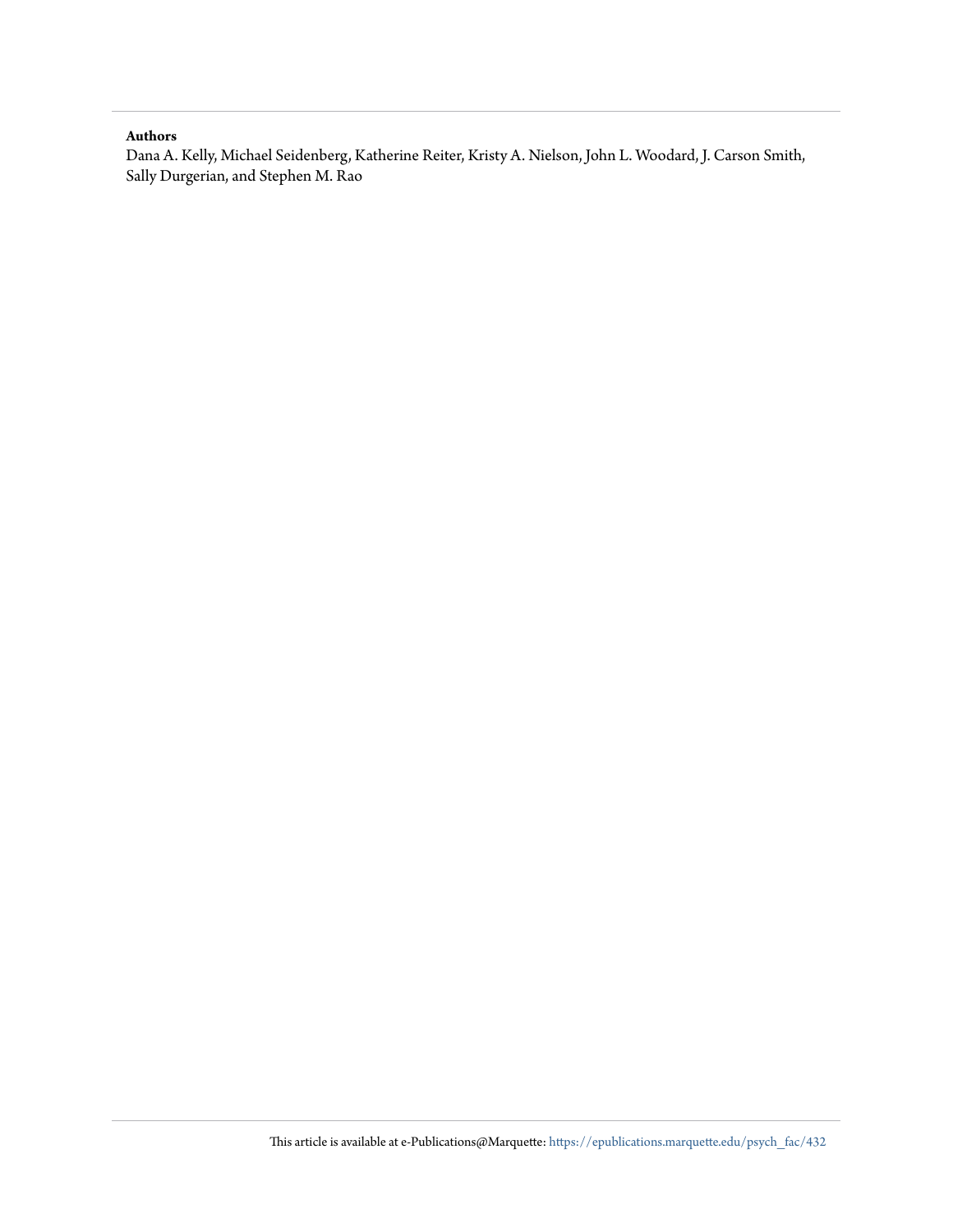## **Marquette University**

## **e-Publications@Marquette**

## *Psychology Faculty Research and Publications/College of Arts and Sciences*

*This paper is NOT THE PUBLISHED VERSION;* **but the author's final, peer-reviewed manuscript.** The published version may be accessed by following the link in th citation below.

*Neuropsychology*, Vol. 32, No. 6 (2018): 647-653. [DOI.](http://dx.doi.org/10.1037/neu0000444) This article is © American Psychological Association and permission has been granted for this version to appear in [e-Publications@Marquette.](http://epublications.marquette.edu/) American Psychological Association does not grant permission for this article to be further copied/distributed or hosted elsewhere without the express permission from American Psychological Association.

# Differential 5-Year Brain Atrophy Rates in Cognitively Declining and Stable APOE-Ε4 Elders

**Dana A. Kelly** *Department of Psychology, Rosalind Franklin University of Medicine and Science* **Michael Seidenberg** *Department of Psychology, Rosalind Franklin University of Medicine and Science* **Katherine Reiter** *Department of Psychology, Marquette University* **Kristy A. Nielson** *Department of Psychology, Marquette University* **John L. Woodard** *Department of Psychology, Wayne State University* **J. Carson Smith**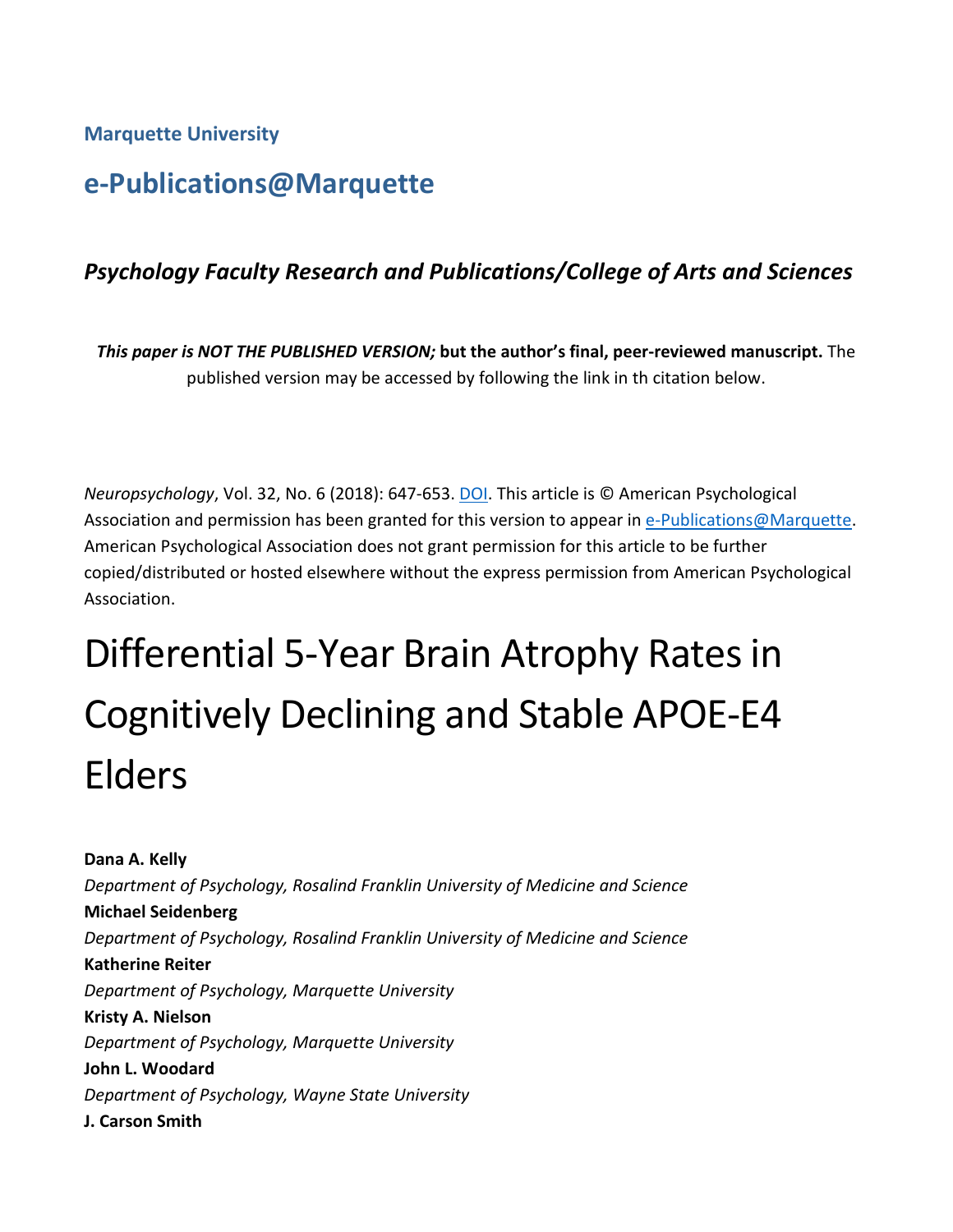### *Department of Kinesiology, School of Public Health, University of Maryland*

#### **Sally Durgerian**

*BrainDataDriven LLC, Milwaukee, Wisconsin*

#### **Stephen M. Rao**

*Schey Center for Cognitive Neuroimaging, Cleveland Clinic, Cleveland, Ohio*;

## Abstract

Objective: The apolipoprotein E (APOE) ε4 allele is the most important genetic risk factor for late-onset Alzheimer's disease. Many ε4 carriers, however, never develop Alzheimer's disease. The purpose of this study is to characterize the variability in phenotypic expression of the ε4 allele, as measured by the longitudinal trajectory of cognitive test scores and MRI brain volumes, in cognitively intact elders. Method: Healthy older adults, ages 65–85, participated in a 5-year longitudinal study that included structural MRI and cognitive testing administered at baseline and at 1.5 and 5 years postenrollment. Participants included 22 ε4 noncarriers, 15 ε4 carriers who experienced a decline in cognition over the 5-year interval, and 11 ε4 carriers who remained cognitively stable. Results: No baseline cognitive or volumetric group differences were observed. Compared to noncarriers, declining ε4 carriers had significantly greater rates of atrophy in left (p = .001, Cohen's d = .691) and right (p = .003, d = .622) cortical gray matter, left (p = .003, d = .625) and right (p = .020, d = .492) hippocampi, and greater expansion of the right inferior lateral ventricle ( $p < .001$ ,  $d = .751$ ) over 5 years. Conclusions: This study illustrates the variability in phenotypic expression of the ε4 allele related to neurodegeneration. Specifically, only those individuals who exhibited longitudinal declines in cognitive function experienced concomitant changes in brain volume. Future research is needed to better understand the biological and lifestyle factors that may influence the expression of the ε4 allele. (PsycINFO Database Record (c) 2018 APA, all rights reserved)

## Impact Statement

**General Scientific Summary**—Possession of an APOE ε4 allele significantly increases the risk of developing lateonset Alzheimer's disease (LOAD). This longitudinal study illustrates that cognitively intact ε4 elders exhibit varying rates of brain atrophy as a function of declines in cognition function. This variability in phenotypic expression of the ε4 allele may ultimately lead to the identification of modifiable biological and/or lifestyle factors that mitigate the risk of developing LOAD. (PsycINFO Database Record (c) 2018 APA, all rights reserved)

**Acknowledgement:** We thank Piero Antuono, Alissa M. Butts, Kelli L. Douville, Christina M. Figueroa, Malgorzata Franczak, Amelia Gander, Evan Gross, Leslie M. Guidotti-Breting, Nathan C. Hantke, Kathleen E. Hazlett, Emily Hoida, Cassandra Kandah, Christina D. Kay, Melissa A. Lancaster, Monica Matthews, Sarah K. Miller, Andria L. Norman, Michael A. Sugarman, and Qi Zhang for their assistance. This work was supported by the National Institutes of Health Grant R01 AG022304. The content is solely the responsibility of the authors and does not necessarily represent the official views of the National Institute on Aging or the National Institutes of Health.

The apolipoprotein E (*APOE*) ε4 allele confers an increased risk for developing late-onset Alzheimer's disease (LOAD; [Corder](https://0-web-b-ebscohost-com.libus.csd.mu.edu/ehost/detail/detail?vid=2&sid=e4b036ec-461a-47a7-bc9e-307d3aa3ff5a%40sessionmgr101&bdata=JnNpdGU9ZWhvc3QtbGl2ZQ%3d%3d#c3) et al., [1993](https://0-web-b-ebscohost-com.libus.csd.mu.edu/ehost/detail/detail?vid=2&sid=e4b036ec-461a-47a7-bc9e-307d3aa3ff5a%40sessionmgr101&bdata=JnNpdGU9ZWhvc3QtbGl2ZQ%3d%3d#c3); Liu et al., [2015;](https://0-web-b-ebscohost-com.libus.csd.mu.edu/ehost/detail/detail?vid=2&sid=e4b036ec-461a-47a7-bc9e-307d3aa3ff5a%40sessionmgr101&bdata=JnNpdGU9ZWhvc3QtbGl2ZQ%3d%3d#c11) [Smith](https://0-web-b-ebscohost-com.libus.csd.mu.edu/ehost/detail/detail?vid=2&sid=e4b036ec-461a-47a7-bc9e-307d3aa3ff5a%40sessionmgr101&bdata=JnNpdGU9ZWhvc3QtbGl2ZQ%3d%3d#c25) et al., 1998). *APOE* ε4 homozygotes experience a 13- to 15-fold increased chance of being diagnosed during their lifetime, whereas ε4 heterozygotes experience a 3-fold increase [\(Ashford,](https://0-web-b-ebscohost-com.libus.csd.mu.edu/ehost/detail/detail?vid=2&sid=e4b036ec-461a-47a7-bc9e-307d3aa3ff5a%40sessionmgr101&bdata=JnNpdGU9ZWhvc3QtbGl2ZQ%3d%3d#c1) 2004). Even prior to the diagnosis of mild cognitive impairment or LOAD, older adults possessing an *APOE* ε4 allele experience greater cognitive deficits in episodic memory, executive functioning, perceptual speed, and global cognition than noncarriers [\(Wisdom,](https://0-web-b-ebscohost-com.libus.csd.mu.edu/ehost/detail/detail?vid=2&sid=e4b036ec-461a-47a7-bc9e-307d3aa3ff5a%40sessionmgr101&bdata=JnNpdGU9ZWhvc3QtbGl2ZQ%3d%3d#c31) [Callahan,](https://0-web-b-ebscohost-com.libus.csd.mu.edu/ehost/detail/detail?vid=2&sid=e4b036ec-461a-47a7-bc9e-307d3aa3ff5a%40sessionmgr101&bdata=JnNpdGU9ZWhvc3QtbGl2ZQ%3d%3d#c31) & Hawkins, 2011). Longitudinal studies of cognitively intact, older ε4 carriers and noncarriers demonstrate greater cognitive decline in the former group over time [\(Pietrzak](https://0-web-b-ebscohost-com.libus.csd.mu.edu/ehost/detail/detail?vid=2&sid=e4b036ec-461a-47a7-bc9e-307d3aa3ff5a%40sessionmgr101&bdata=JnNpdGU9ZWhvc3QtbGl2ZQ%3d%3d#c15) et al., [2015;](https://0-web-b-ebscohost-com.libus.csd.mu.edu/ehost/detail/detail?vid=2&sid=e4b036ec-461a-47a7-bc9e-307d3aa3ff5a%40sessionmgr101&bdata=JnNpdGU9ZWhvc3QtbGl2ZQ%3d%3d#c16) Rao et al., 2015; [Woodard](https://0-web-b-ebscohost-com.libus.csd.mu.edu/ehost/detail/detail?vid=2&sid=e4b036ec-461a-47a7-bc9e-307d3aa3ff5a%40sessionmgr101&bdata=JnNpdGU9ZWhvc3QtbGl2ZQ%3d%3d#c32) et al., 2010). Likewise,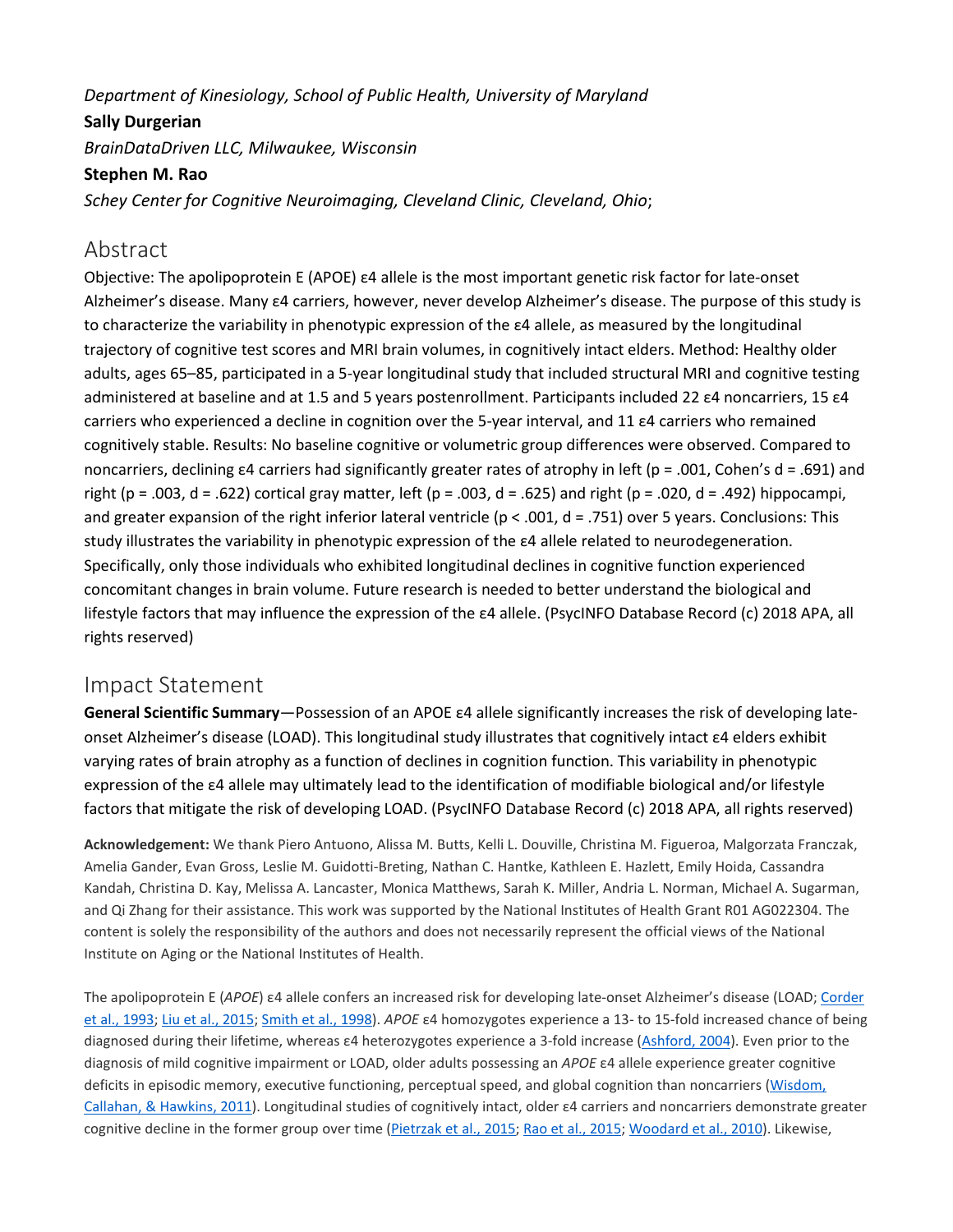longitudinal structural MRI studies indicate significantly different trajectories of neurodegeneration in the hippocampus and ventricles between cognitively intact, older ε4 carriers and noncarriers (Lu et al., [2011;](https://0-web-b-ebscohost-com.libus.csd.mu.edu/ehost/detail/detail?vid=2&sid=e4b036ec-461a-47a7-bc9e-307d3aa3ff5a%40sessionmgr101&bdata=JnNpdGU9ZWhvc3QtbGl2ZQ%3d%3d#c12) [Reiter](https://0-web-b-ebscohost-com.libus.csd.mu.edu/ehost/detail/detail?vid=2&sid=e4b036ec-461a-47a7-bc9e-307d3aa3ff5a%40sessionmgr101&bdata=JnNpdGU9ZWhvc3QtbGl2ZQ%3d%3d#c17) et al., 2016; [Roussotte](https://0-web-b-ebscohost-com.libus.csd.mu.edu/ehost/detail/detail?vid=2&sid=e4b036ec-461a-47a7-bc9e-307d3aa3ff5a%40sessionmgr101&bdata=JnNpdGU9ZWhvc3QtbGl2ZQ%3d%3d#c20) et al., [2014\)](https://0-web-b-ebscohost-com.libus.csd.mu.edu/ehost/detail/detail?vid=2&sid=e4b036ec-461a-47a7-bc9e-307d3aa3ff5a%40sessionmgr101&bdata=JnNpdGU9ZWhvc3QtbGl2ZQ%3d%3d#c20).

Such studies tend to treat ε4 carriers as a homogeneous group. Yet, many cognitively intact elders with the ε4 allele never develop LOAD during a normal life span [\(Relkin,](https://0-web-b-ebscohost-com.libus.csd.mu.edu/ehost/detail/detail?vid=2&sid=e4b036ec-461a-47a7-bc9e-307d3aa3ff5a%40sessionmgr101&bdata=JnNpdGU9ZWhvc3QtbGl2ZQ%3d%3d#c18) Kwon, Tsai, & Gandy, 1996). A lack of uniform deterioration among ε4 carriers may be explained by biological (e.g., *APOE* ε4 zygosity, comorbid medical illnesses) and/or lifestyle (e.g., education, physical activity) factors that likely modulate the impact of the ε4 allele on the development of Alzheimer's disease (AD; [Schwartz,](https://0-web-b-ebscohost-com.libus.csd.mu.edu/ehost/detail/detail?vid=2&sid=e4b036ec-461a-47a7-bc9e-307d3aa3ff5a%40sessionmgr101&bdata=JnNpdGU9ZWhvc3QtbGl2ZQ%3d%3d#c22) Rapkin, & Healy, 2016; Small, Rosnick, [Fratiglioni,](https://0-web-b-ebscohost-com.libus.csd.mu.edu/ehost/detail/detail?vid=2&sid=e4b036ec-461a-47a7-bc9e-307d3aa3ff5a%40sessionmgr101&bdata=JnNpdGU9ZWhvc3QtbGl2ZQ%3d%3d#c24) & Bäckman, 2004; [Smith](https://0-web-b-ebscohost-com.libus.csd.mu.edu/ehost/detail/detail?vid=2&sid=e4b036ec-461a-47a7-bc9e-307d3aa3ff5a%40sessionmgr101&bdata=JnNpdGU9ZWhvc3QtbGl2ZQ%3d%3d#c28) et al., 2014).

The primary purpose of this longitudinal study is to examine the variability in phenotypic expression of the ε4 allele in elders who were cognitively intact at study entry. Over the course of the 5-year interval, a subset of ε4 carriers experienced a decline in cognitive status ("ε4+ declining"). We hypothesized that the ε4+ declining group would experience greater volumetric changes as measured by structural MRI than ε4 carriers who experienced no meaningful changes in cognitive performance over the 5-year interval ("ε4+ stable") and ε4 noncarriers ("ε4−"). A previous study conducted on this sample [\(Reiter](https://0-web-b-ebscohost-com.libus.csd.mu.edu/ehost/detail/detail?vid=2&sid=e4b036ec-461a-47a7-bc9e-307d3aa3ff5a%40sessionmgr101&bdata=JnNpdGU9ZWhvc3QtbGl2ZQ%3d%3d#c17) et al., 2016) identified differences in longitudinal changes in hippocampal volume, global gray matter volume, and ventricular size between ε4 carriers and noncarriers. The present study focused on differences in the rate of volumetric change in these anatomical regions between stable and declining ε4 carriers and noncarriers.

## [Method](https://0-web-b-ebscohost-com.libus.csd.mu.edu/ehost/detail/detail?vid=2&sid=e4b036ec-461a-47a7-bc9e-307d3aa3ff5a%40sessionmgr101&bdata=JnNpdGU9ZWhvc3QtbGl2ZQ%3d%3d#toc)

### **Participants**

Healthy, cognitively intact older adults, ages 65–85, were recruited as part of a 5-year longitudinal study [\(Rao](https://0-web-b-ebscohost-com.libus.csd.mu.edu/ehost/detail/detail?vid=2&sid=e4b036ec-461a-47a7-bc9e-307d3aa3ff5a%40sessionmgr101&bdata=JnNpdGU9ZWhvc3QtbGl2ZQ%3d%3d#c16) et al., [2015;](https://0-web-b-ebscohost-com.libus.csd.mu.edu/ehost/detail/detail?vid=2&sid=e4b036ec-461a-47a7-bc9e-307d3aa3ff5a%40sessionmgr101&bdata=JnNpdGU9ZWhvc3QtbGl2ZQ%3d%3d#c16) [Seidenberg](https://0-web-b-ebscohost-com.libus.csd.mu.edu/ehost/detail/detail?vid=2&sid=e4b036ec-461a-47a7-bc9e-307d3aa3ff5a%40sessionmgr101&bdata=JnNpdGU9ZWhvc3QtbGl2ZQ%3d%3d#c23) et al., 2009) via newspaper advertisements and a telephone screen. An in-person study visit involved *APOE* genotyping based on a polymerase chain reaction method and administration of a cognitive screening battery to determine if the potential participant was cognitively intact. This battery consisted of the Mini Mental State Exam (MMSE; Folstein, Folstein, & [McHugh,](https://0-web-b-ebscohost-com.libus.csd.mu.edu/ehost/detail/detail?vid=2&sid=e4b036ec-461a-47a7-bc9e-307d3aa3ff5a%40sessionmgr101&bdata=JnNpdGU9ZWhvc3QtbGl2ZQ%3d%3d#c6) 1975), Dementia Rating Scale 2 (DRS-2; Jurica, [Leitten,](https://0-web-b-ebscohost-com.libus.csd.mu.edu/ehost/detail/detail?vid=2&sid=e4b036ec-461a-47a7-bc9e-307d3aa3ff5a%40sessionmgr101&bdata=JnNpdGU9ZWhvc3QtbGl2ZQ%3d%3d#c8) & Mattis, 2001), and Rey Auditory Verbal Learning Test (RAVLT; Rey, [1958](https://0-web-b-ebscohost-com.libus.csd.mu.edu/ehost/detail/detail?vid=2&sid=e4b036ec-461a-47a7-bc9e-307d3aa3ff5a%40sessionmgr101&bdata=JnNpdGU9ZWhvc3QtbGl2ZQ%3d%3d#c19)). Criteria used to define intact cognition in this study have been previously reported [\(Seidenberg](https://0-web-b-ebscohost-com.libus.csd.mu.edu/ehost/detail/detail?vid=2&sid=e4b036ec-461a-47a7-bc9e-307d3aa3ff5a%40sessionmgr101&bdata=JnNpdGU9ZWhvc3QtbGl2ZQ%3d%3d#c23) et al., 2009). All protocols, in full compliance with American Psychological Association ethical standards, were approved by the local institutional review board, and participants received compensation. A total of 72 participants were tested at baseline (T1) with all measures for the current study. Only the 48 participants who returned for both neuropsychological and structural MRI follow-up sessions (1.5 years [T2] and 5 years [T3]) were included in the current study. On this basis, the study attrition rate over 5 years was 33%; three participants had T1 and T3 data but were missing T2 (all were  $\epsilon$ 4+), and 21 participants (13  $\epsilon$ 4+) had T1 and T2 data but were not scanned at T3 due to health decline (6), deceased (5), lost to follow-up (3), refused scan (3), moved away (3), and no longer safe to be scanned (1). No group differences were observed in attrition rates at each of the two follow-up scan sessions.

The 48 participants were subdivided by *APOE* ε4 allele inheritance: 26 ε4 carriers (ε4+) and 22 ε4 noncarriers (ε4−). The ε4 carrier group was further subdivided based on changes in cognitive status over the 5-year study interval. The ε4+ participants were defined as "declining" if a reduction from baseline performance of at least one standard deviation (*SD*) was observed on at least one of the three principal outcome indices [\(Woodard](https://0-web-b-ebscohost-com.libus.csd.mu.edu/ehost/detail/detail?vid=2&sid=e4b036ec-461a-47a7-bc9e-307d3aa3ff5a%40sessionmgr101&bdata=JnNpdGU9ZWhvc3QtbGl2ZQ%3d%3d#c32) et al., 2010). Using these criteria, 15 ε4+ participants (58%) were classified as declining and 11  $\epsilon$ 4+ participants (42%) were classified as stable ([Table](https://0-web-b-ebscohost-com.libus.csd.mu.edu/ehost/detail/detail?vid=2&sid=e4b036ec-461a-47a7-bc9e-307d3aa3ff5a%40sessionmgr101&bdata=JnNpdGU9ZWhvc3QtbGl2ZQ%3d%3d#tbl1) 1).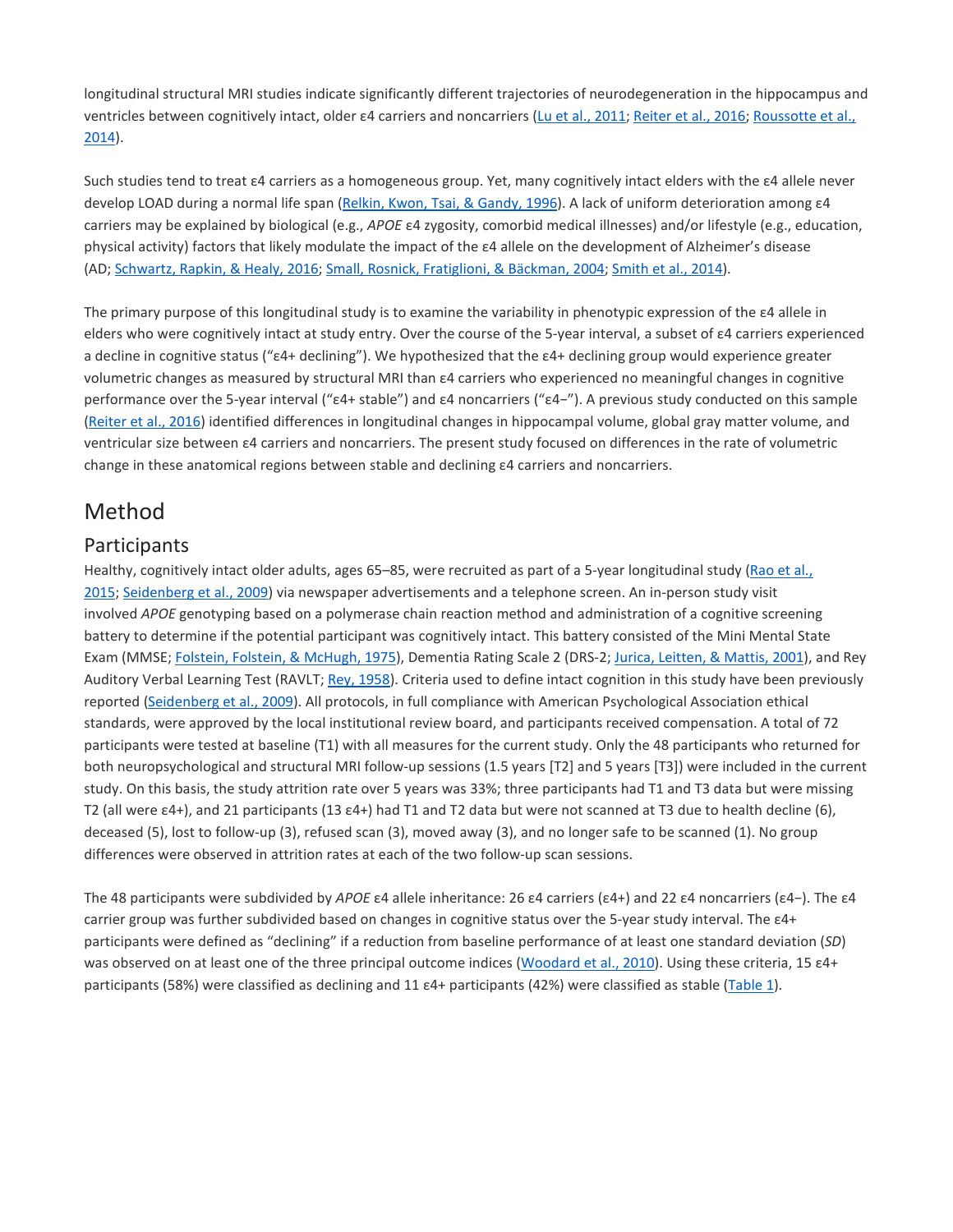Table 1 Baseline Characteristics by Gene and Cognitive Decline Status

| Variable                                                                               | $\epsilon$ 4- $(n = 22)$                   | $\epsilon$ 4+ stable (n = 11)            | $\epsilon$ 4+ declining (n = 15)           | p value           | Effect size                                                                                     |
|----------------------------------------------------------------------------------------|--------------------------------------------|------------------------------------------|--------------------------------------------|-------------------|-------------------------------------------------------------------------------------------------|
| Age (years)<br>Sex $(n, %$ female)<br>Education (years)<br>Family history $(n, %$ yes) | 73.1(5.2)<br>18, 82%<br>14.0 (1.8)<br>0,0% | 71.9(4.3)<br>9,82%<br>16.8(3.2)<br>7.64% | 73.0(4.3)<br>12,80%<br>14.8(3.1)<br>12,80% | .99<br>.02<br>.35 | $.01$ <sup><math>\circ</math></sup><br>.02 <sup>b</sup><br>.17 <sup>a</sup><br>.35 <sup>b</sup> |

*Note.* Values are presented as means with standard deviations in parentheses unless otherwise noted. Bolded values are statistically significant at  $p < .05$ .  $\epsilon$ 4 -  $\epsilon$  and the state  $\epsilon$  and  $\epsilon$  =  $\epsilon$  and the state of carriers who remained cognitively stable over 5 years;  $\epsilon$  4 + declining =  $\epsilon$  4 carriers who cognitively declined over 5 years.

<sup>a</sup> Partial eta squared. <sup>b</sup> Cramèr's V.

| Table 1. Baseline Characteristics by Gene and Cognitive Decline Status                                       |           |            |            |     |                  |  |  |  |
|--------------------------------------------------------------------------------------------------------------|-----------|------------|------------|-----|------------------|--|--|--|
| E4+ declining ( $n = 15$ )   p value<br>Effect size<br>E4+ stable $(n = 11)$<br>Variable<br>$[4 - (n = 22)]$ |           |            |            |     |                  |  |  |  |
| Age (years)                                                                                                  | 73.1(5.2) | 71.9 (4.3) | 73.0 (4.3) | .77 | .01 <sup>a</sup> |  |  |  |
| Sex (n, % female)                                                                                            | 18,82%    | 9.82%      | 12,80%     | .99 | .02 <sup>b</sup> |  |  |  |
| Education (years)                                                                                            | 14.0(1.8) | 16.8(3.2)  | 14.8(3.1)  | .02 | .17 <sup>a</sup> |  |  |  |
| Family history (n, % yes)                                                                                    | 0.0%      | 7.64%      | 12,80%     | .35 | $.35^{b}$        |  |  |  |

*Note*. Values are presented as means with standard deviations in parentheses unless otherwise noted. Bolded values are statistically significant at  $p < .05$ . E4- = E4 noncarriers; E4+ stable = E4 carriers who remained cognitively stable over 5 years;  $E4+$  declining = E4 carriers who cognitively declined over 5 years.

a Partial eta squared. b Cramèr's *V*.

No significant differences were observed between the three groups for mean age in years (ε4−: 73.1 years, *SD* = 5.2; ε4+ stable: 71.9 years, *SD* = 4.3; ε4+ declining: 73.0 years, *SD* = 4.3; *p* = .768, η*p*<sup>2</sup> = 0.012; 95% CIs [71.1, 75.1], [69.0, 74.7], and [70.5, 75.4]) or for number of females (ε4−: 18, 82%; ε4+ stable: 9, 82%; ε4+ declining: 12, 80%; *p* = .989, Cramèr's *V* = 0.022). However, significant group differences,  $F(2, 45) = 4.45$ ,  $p = .017$ ,  $np^2 = 0.165$ , were observed for mean years of education (ε4−: 14.0 years, *SD* = 1.8; ε4+ stable: 16.8 years, *SD* = 3.2; ε4+ declining: 14.8 years, *SD* = 3.1; 95% CIs [12.8, 15.1], [15.2, 18.4], and [13.4, 16.2]), with the ε4+ stable group being significantly more educated than the ε4− group. No significant baseline group differences were observed on the MMSE, DRS-2, or RAVLT, although group differences were observed at 18 months and 5 years on the RAVLT (see [Table](https://0-web-b-ebscohost-com.libus.csd.mu.edu/ehost/detail/detail?vid=2&sid=e4b036ec-461a-47a7-bc9e-307d3aa3ff5a%40sessionmgr101&bdata=JnNpdGU9ZWhvc3QtbGl2ZQ%3d%3d#tbl2) 2).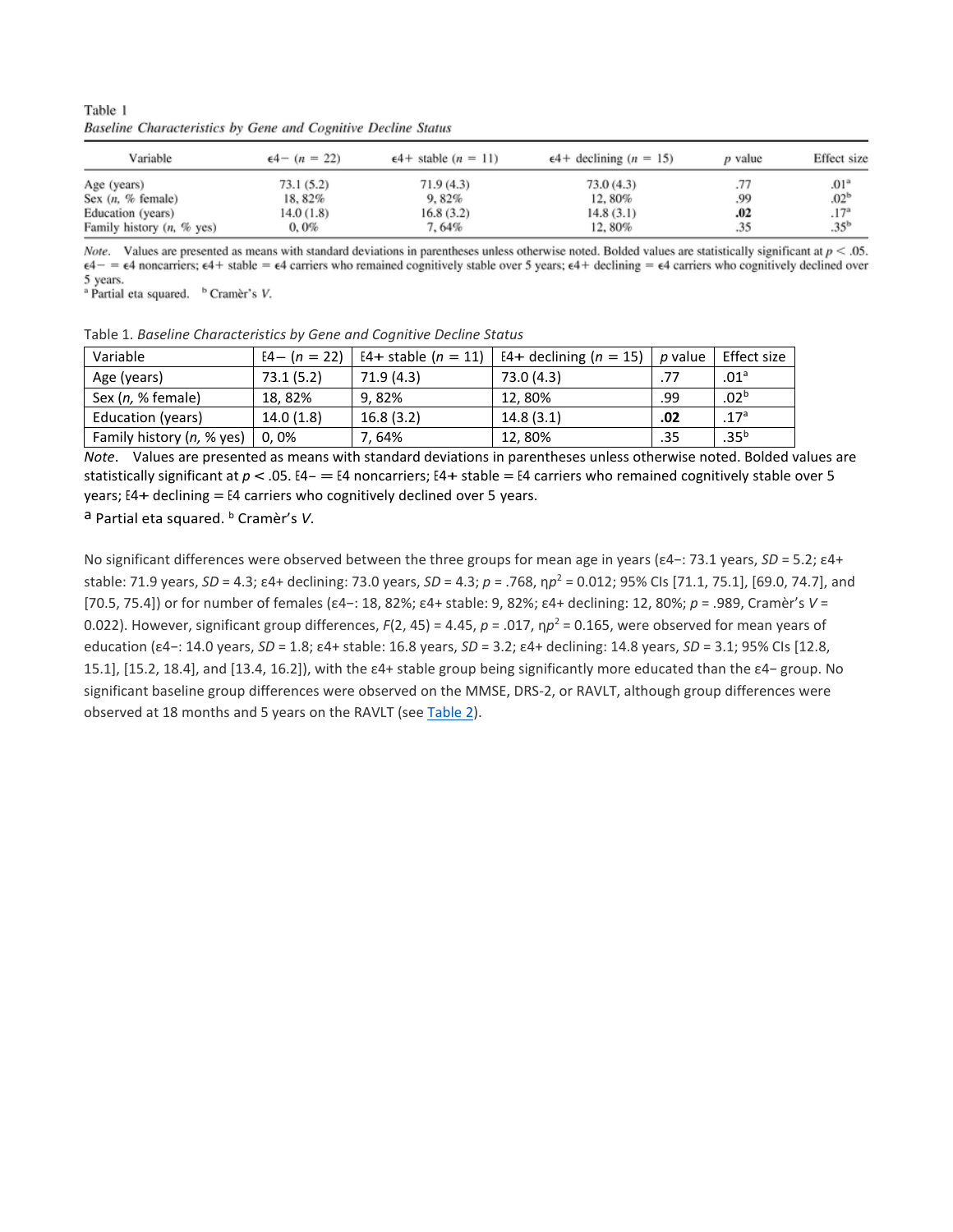| Variable                  | $\epsilon$ 4- | $\epsilon$ 4+ stable | $\epsilon$ 4+ declining | $p$ value | <b>Effect Size</b> |
|---------------------------|---------------|----------------------|-------------------------|-----------|--------------------|
| <b>Baseline</b>           |               |                      |                         |           |                    |
| <b>MMSE</b>               | 29.3(0.8)     | 29.6(0.8)            | 28.9(1.0)               | .23       | .06                |
| DRS-2 Total               | 141.1 (2.0)   | 140.6(1.6)           | 140.1 (4.4)             | .55       | .03                |
| <b>RAVLT</b> Total Trials | 49.2(8.2)     | 51.7(7.7)            | 46.9(8.0)               | .32       | .05                |
| <b>RAVLT DR</b>           | 9.8(2.1)      | 10.7(3.1)            | 9.1(2.8)                | .31       | .05                |
| 18 months                 |               |                      |                         |           |                    |
| <b>MMSE</b>               | 29.7(0.5)     | 29.3(0.9)            | 29.5(0.8)               | .35       | .05                |
| DRS-2 Total               | 139.0 (2.8)   | 138.9(2.1)           | 138.3(3.5)              | .81       | .01                |
| <b>RAVLT</b> Total Trials | 47.5(7.6)     | 54.6 (6.0)           | 40.4 (7.6)              | < .01     | .34                |
| <b>RAVLT DR</b>           | 9.4(2.6)      | 11.8(2.7)            | 5.8(2.0)                | < .01     | .47                |
| 5 years                   |               |                      |                         |           |                    |
| <b>MMSE</b>               | 29.7(0.7)     | 29.4(0.7)            | 28.3(2.7)               | .07       | .13                |
| DRS-2 Total               | 141.7 (2.2)   | 141.3 (1.9)          | 138.9(6.1)              | .11       | .11                |
| <b>RAVLT</b> Total Trials | 48.5(7.5)     | 50.6(6.4)            | 42.7(13.5)              | .13       | .10                |
| <b>RAVLT DR</b>           | 10.0(2.5)     | 11.1(2.0)            | 6.2(4.2)                | $-.01$    | .31                |

Table 2 **Cognitive Performances by Group Across Time** 

Note. Values are presented as means with standard deviations in parentheses. Bolded values are statistically significant at  $p < .05$ . Effect sizes are partial eta squared values. Sample sizes at baseline:  $\epsilon 4 = 22$ ,  $\epsilon 4 +$ stable = 11,  $\epsilon$ 4+ declining = 15; sample sizes at 18 months:  $\epsilon$ 4- = 22,  $\epsilon$ 4+ stable = 11,  $\epsilon$ 4+ declining = 15; sample sizes at 5 years:  $\epsilon 4 - 20$ ,  $\epsilon 4 +$  stable = 9,  $\epsilon 4 +$  declining = 13.  $\epsilon 4 - 4$  noncarriers;  $\epsilon 4 +$ stable =  $\epsilon$ 4 carriers who remained cognitively stable over 5 years;  $\epsilon$ 4+ declining =  $\epsilon$ 4 carriers who cognitively declined over 5 years. MMSE = Mini Mental State Exam; DRS-2 = Dementia Rating Scale-Second Edition; RAVLT = Rey Auditory Verbal Learning Test; DR = Delayed Recall.

Table 2. *Cognitive Performances by Group Across Time*

| Variable                  | $E4-$       | E4+ stable | $E4+$ declining | р     | Effect |
|---------------------------|-------------|------------|-----------------|-------|--------|
|                           |             |            |                 | value | size   |
| <b>Baseline</b>           |             |            |                 |       |        |
| <b>MMSE</b>               | 29.3(0.8)   | 29.6(0.8)  | 28.9(1.0)       | .23   | .06    |
| DRS-2 Total               | 141.1(2.0)  | 140.6(1.6) | 140.1 (4.4)     | .55   | .03    |
| <b>RAVLT Total Trials</b> | 49.2 (8.2)  | 51.7(7.7)  | 46.9 (8.0)      | .32   | .05    |
| <b>RAVLT DR</b>           | 9.8(2.1)    | 10.7(3.1)  | 9.1(2.8)        | .31   | .05    |
| 18 months                 |             |            |                 |       |        |
| <b>MMSE</b>               | 29.7(0.5)   | 29.3(0.9)  | 29.5(0.8)       | .35   | .05    |
| DRS-2 Total               | 139.0 (2.8) | 138.9(2.1) | 138.3 (3.5)     | .81   | .01    |
| <b>RAVLT Total Trials</b> | 47.5 (7.6)  | 54.6(6.0)  | 40.4(7.6)       | < .01 | .34    |
| <b>RAVLT DR</b>           | 9.4(2.6)    | 11.8(2.7)  | 5.8(2.0)        | < .01 | .47    |
| 5 years                   |             |            |                 |       |        |
| <b>MMSE</b>               | 29.7(0.7)   | 29.4(0.7)  | 28.3(2.7)       | .07   | .13    |
| DRS-2 Total               | 141.7(2.2)  | 141.3(1.9) | 138.9(6.1)      | .11   | .11    |
| <b>RAVLT Total Trials</b> | 48.5 (7.5)  | 50.6(6.4)  | 42.7 (13.5)     | .13   | .10    |
| <b>RAVLT DR</b>           | 10.0(2.5)   | 11.1(2.0)  | 6.2(4.2)        | < .01 | .31    |

*Note*. Values are presented as means with standard deviations in parentheses. Bolded values are statistically significant at *<sup>p</sup>* < .05. Effect sizes are partial eta squared values. Sample sizes at baseline: E4- = 22, E4+ stable = 11, E4+ declining = 15; sample sizes at 18 months:  $E4-$  = 22,  $E4+$  stable = 11,  $E4+$  declining = 15; sample sizes at 5 years:  $E4 = 20$ , E4+ stable = 9, E4+ declining = 13. E4- = E4 noncarriers; E4+ stable = E4 carriers who remained cognitively stable over 5 years; E4+ declining = E4 carriers who cognitively declined over 5 years. MMSE = Mini Mental State Exam; DRS-2 = Dementia Rating Scale–Second Edition; RAVLT = Rey Auditory Verbal Learning Test; DR = Delayed Recall.

There were no significant group differences in the number of months between T1 and T2 (ε4−: 18.5 months, *SD* = 1.7; ε4+ stable: 18.2 months, *SD* = 0.6; ε4+ declining: 18.3 months, *SD* = 0.8; *p* = .761, η*p*<sup>2</sup> = 0.012; 95% CIs [18.0, 19.1], [17.4, 19.0],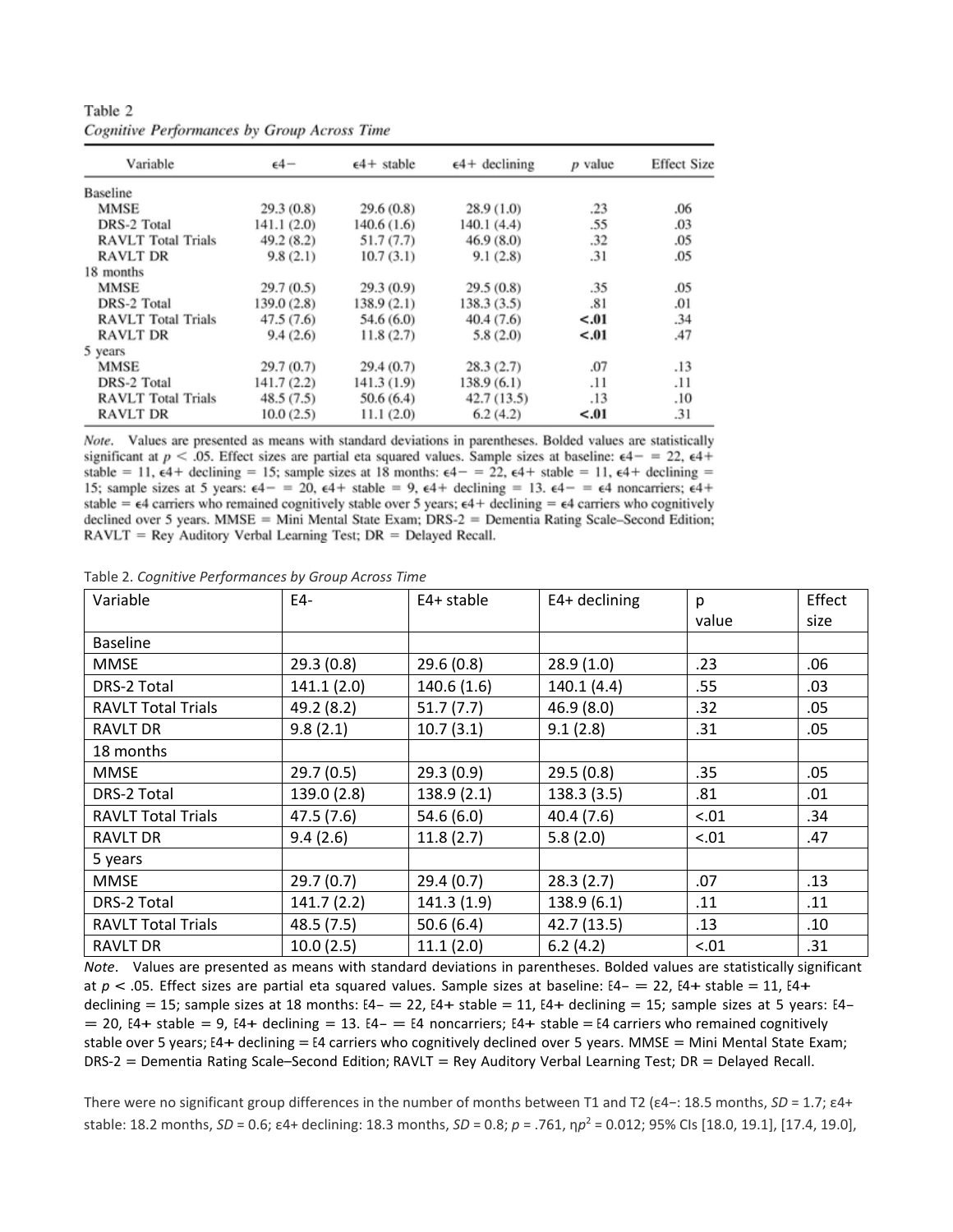and [17.7, 19.0]) or between T1 and T3 (ε4−: 59.0 months, *SD* = 2.6; ε4+ stable: 58.2 months, *SD* = 4.5; ε4+ declining: 56.8 months, *SD* = 4.4; *p* = .2091, η*p*<sup>2</sup> = 0.067; 95% CIs [57.4, 60.6], [55.9, 60.4], and [54.9, 57.7]).

#### MRI Acquisition and Processing

High-resolution, three-dimensional spoiled gradient-recalled at steady-state (SPGR) anatomic images were acquired on a General Electric (Waukesha, WI) Signa Excite 3.0 Tesla short bore scanner equipped with a quad split quadrature transmit/receive head coil (Echo time [TE] = 3.9 ms; repetition time [TR] = 9.5 ms; inversion recovery [IR] preparation time = 450 ms; flip angle = 12°; number of excitations [NEX] = 2; slice thickness = 1.0 mm; field of view [FOV] = 24 cm; resolution = 256 × 224). A scanner upgrade took place near the end of the final retest period. Two ε4+ participants and one ε4− participant had their third scan conducted on a GE MR750 3.0 Tesla scanner (TE = 3.9 ms; TR = 9.6 ms; IR preparation time = 450 ms; flip angle =  $12^{\circ}$ ; NEX = 1; slice thickness = 1.0 mm; FOV = 24 cm; resolution = 256  $\times$  224). A between-scanner comparison showed no systematic differences. Whole-brain and regional volumes were derived from T1-weighted SPGR images using the longitudinal stream in Freesurfer v.5.1 software [\(Fischl](https://0-web-b-ebscohost-com.libus.csd.mu.edu/ehost/detail/detail?vid=2&sid=e4b036ec-461a-47a7-bc9e-307d3aa3ff5a%40sessionmgr101&bdata=JnNpdGU9ZWhvc3QtbGl2ZQ%3d%3d#c5) et al., 2002). A previous study [\(Reiter](https://0-web-b-ebscohost-com.libus.csd.mu.edu/ehost/detail/detail?vid=2&sid=e4b036ec-461a-47a7-bc9e-307d3aa3ff5a%40sessionmgr101&bdata=JnNpdGU9ZWhvc3QtbGl2ZQ%3d%3d#c17) et al., 2016) demonstrated longitudinal differences between ε4+ and ε4− participants primarily in volumes of the hippocampus, inferior lateral and lateral ventricles, and cortical gray matter. To minimize multiple comparisons, we confined the analysis to determine the effect of cognitive decline within the ε4+ group to eight bilateral brain volumes: hippocampi, inferior lateral ventricles, lateral ventricles, and cortical gray matter.

#### Statistical Analyses

All brain volumes were converted to residualized *z* scores controlling for intracranial volume and age at baseline. Longitudinal linear mixed-effects (LME) models were used to examine the effects of group and time on anatomical brain volumes (Rao et al., [2015;](https://0-web-b-ebscohost-com.libus.csd.mu.edu/ehost/detail/detail?vid=2&sid=e4b036ec-461a-47a7-bc9e-307d3aa3ff5a%40sessionmgr101&bdata=JnNpdGU9ZWhvc3QtbGl2ZQ%3d%3d#c16) [Reiter](https://0-web-b-ebscohost-com.libus.csd.mu.edu/ehost/detail/detail?vid=2&sid=e4b036ec-461a-47a7-bc9e-307d3aa3ff5a%40sessionmgr101&bdata=JnNpdGU9ZWhvc3QtbGl2ZQ%3d%3d#c17) et al., 2016). Time was based on the number of days from T1. For our LME models, the ε4− group served as the reference group. Although years of education differed between groups (see above), education did not significantly correlate with any of the volumetric measurements; as a result, education was not used as a covariate in the LME analyses. To control for inflated Type I error rate due to multiple comparisons, false discovery rate (FDR) correction procedures were applied to all LME analyses.

## [Results](https://0-web-b-ebscohost-com.libus.csd.mu.edu/ehost/detail/detail?vid=2&sid=e4b036ec-461a-47a7-bc9e-307d3aa3ff5a%40sessionmgr101&bdata=JnNpdGU9ZWhvc3QtbGl2ZQ%3d%3d#toc)

[Table](https://0-web-b-ebscohost-com.libus.csd.mu.edu/ehost/detail/detail?vid=2&sid=e4b036ec-461a-47a7-bc9e-307d3aa3ff5a%40sessionmgr101&bdata=JnNpdGU9ZWhvc3QtbGl2ZQ%3d%3d#tbl3) 3 summarizes the results of the LME analyses applied to bilateral volumes derived from the hippocampi, cortical gray matter, lateral ventricles, and inferior lateral ventricles. There were no significant baseline differences between groups for all eight brain volumes. Over the 5-year follow-up interval, the ε4+ declining group had significantly more atrophy than the ε4− group in the left (*p* = .001, Cohen's *d* = .691) and right (*p* = .003, *d* = .622) cortical gray matter volumes and in the left (*p* = .003, *d* = .625) and right (*p* = .020, *d* = .492) hippocampi. The ε4+ declining group also had significantly greater expansion of the right inferior lateral ventricle than the ε4− group over the 5-year interval (*p* < .001, *d* = .751). These findings reflect medium to large effect sizes. [Figure](https://0-web-b-ebscohost-com.libus.csd.mu.edu/ehost/detail/detail?vid=2&sid=e4b036ec-461a-47a7-bc9e-307d3aa3ff5a%40sessionmgr101&bdata=JnNpdGU9ZWhvc3QtbGl2ZQ%3d%3d#fig1) 1 displays regression lines depicting baseline and predicted annualized rates of change in volumes (in standard score units, adjusted for age and intracranial volume) over the 5-year study period by group. The figure demonstrates that the group separation in volume change becomes more pronounced at 5 years after baseline.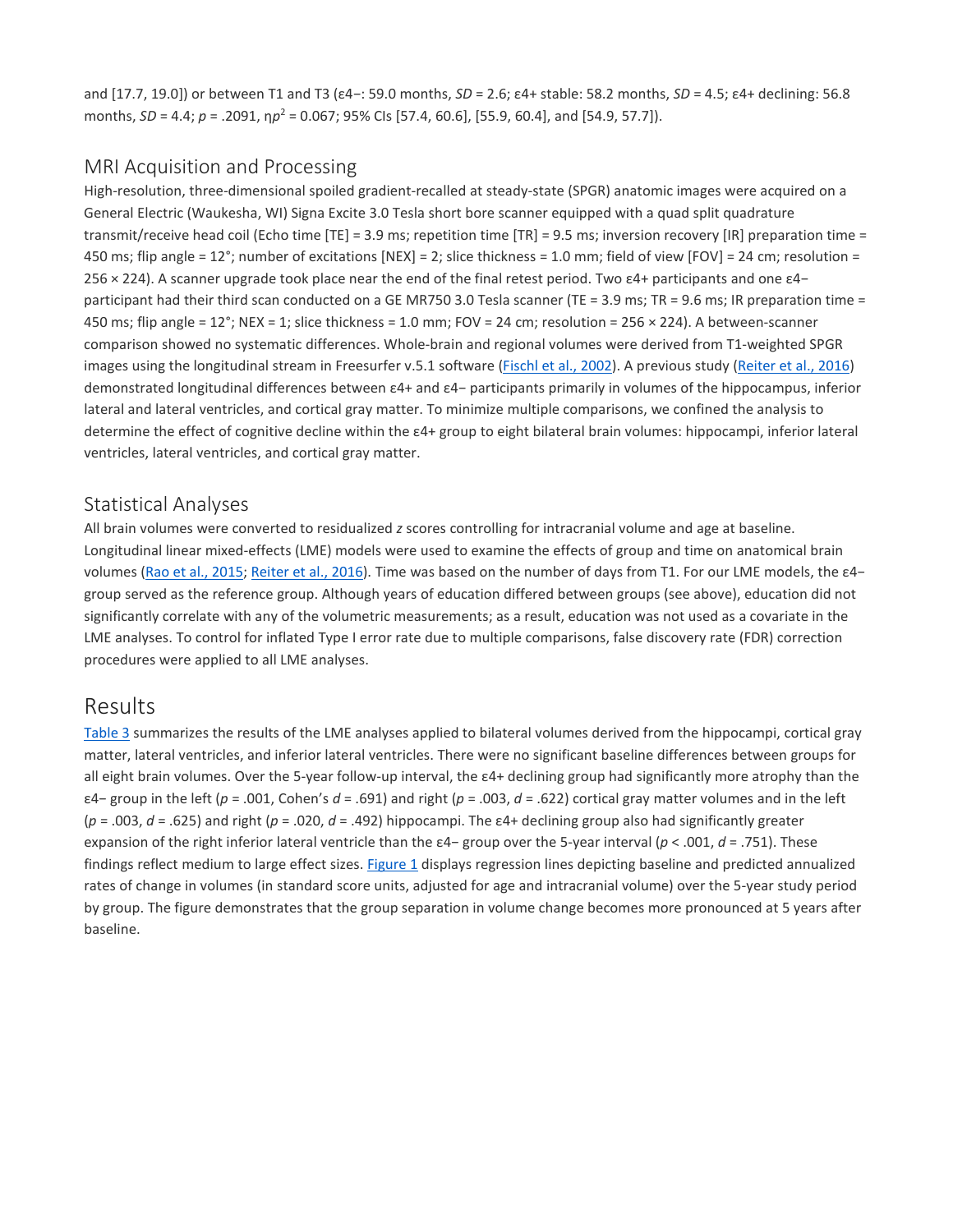| Table 3                                                                                             |  |  |  |  |  |
|-----------------------------------------------------------------------------------------------------|--|--|--|--|--|
| Predicted Annual Brain Volume Change Over 5 Years by APOE $\epsilon$ 4 and Cognitive Decline Status |  |  |  |  |  |

|                             |                     | Intercept (baseline)                 |                                         | Slope (time)               |                                      |                                         |  |
|-----------------------------|---------------------|--------------------------------------|-----------------------------------------|----------------------------|--------------------------------------|-----------------------------------------|--|
| Region                      | $64 -$ <sup>n</sup> | v. $\epsilon$ 4+ stable <sup>b</sup> | v. $\epsilon$ 4+ declining <sup>b</sup> | $\epsilon$ 4 <sup>-c</sup> | v. $\epsilon$ 4+ stable <sup>d</sup> | v. $\epsilon$ 4+ declining <sup>d</sup> |  |
| Left hemisphere             |                     |                                      |                                         |                            |                                      |                                         |  |
| Lateral ventricle           | $-.101(.199)$       | .494 (.344)                          | $-.003(.312)$                           | $-.025(.010)$              | .008(.017)                           | .022(.016)                              |  |
| Inferior lateral ventricle  | .060(.174)          | .149(.302)                           | $-.315(.274)$                           | $-.044(.019)$              | .025(.033)                           | .062(.030)                              |  |
| <b>Hippocampus</b>          | .190 (.204)         | $-.154(.353)$                        | $-.160(.321)$                           | .018(.017)                 | $-.025(.031)$                        | $-.085(.028)$                           |  |
| Cortical gray matter volume | .045(.210)          | $-.202(.364)$                        | .380 (.330)                             | .020(.020)                 | $-.014(.036)$                        | $-.109(.033)$                           |  |
| Right hemisphere            |                     |                                      |                                         |                            |                                      |                                         |  |
| Lateral ventricle           | $-.135(.209)$       | .645(.362)                           | .035(.328)                              | $-.018(.009)$              | $-.003(.016)$                        | .028(.015)                              |  |
| Inferior lateral ventricle  | $-.099(.186)$       | .378 (.322)                          | $-.190(.292)$                           | $-.039(.021)$              | .018(.036)                           | .121(.033)                              |  |
| <b>Hippocampus</b>          | .311 (.200)         | $-.486(.346)$                        | $-.565(.314)$                           | .025(.019)                 | .007(.033)                           | $-.072(.030)$                           |  |
| Cortical gray matter volume | .022(.207)          | $-.057(.359)$                        | .424(.325)                              | .011(.019)                 | $-.041(.033)$                        | $-.091(.030)$                           |  |

Note. All values are mean z scores residualized by baseline age and intracranial volume (ICV) with standard errors of the mean in parentheses. Bolded Note. An values are statistically significant after controlling for multiple comparisons using the false discovery rate.  $\epsilon 4 - \epsilon 4$  allele noncarrier;  $\epsilon 4 + \text{ stable}$  is  $\epsilon 4$  allele carriers who remained cognitively stabl  $v_r$  = versus.

Table 3 *Predicted Annual Brain Volume Change Over 5 Years by APOE ϵ4 and Cognitive Decline Status*

|                                |                   | Intercept<br>(baseline) |                            |                   | Slope<br>(time)          |                                |
|--------------------------------|-------------------|-------------------------|----------------------------|-------------------|--------------------------|--------------------------------|
| Region                         | 4 <sup>a</sup>    | v. 4 stable $\rm^b$     | $4$ declining <sup>b</sup> | v.4 <sup>c</sup>  | v. 4 stable <sup>d</sup> | v. 4<br>declining <sup>d</sup> |
| Left hemisphere                |                   |                         |                            |                   |                          |                                |
| Lateral ventricle              | $-.101$<br>(.199) | .494 (.344)             | $-.003$<br>(.312)          | $-.025$<br>(.010) | .008(.017)               | .022(.016)                     |
| Inferior lateral ventricle     | .060 (.174)       | .149 (.302)             | $-.315$<br>(.274)          | $-.044$<br>(.019) | .025(.033)               | .062(.030)                     |
| <b>Hippocampus</b>             | .190(.204)        | $-.154(.353)$           | $-.160$<br>(.321)          | .018(.017)        | $-.025$<br>(.031)        | $-.085(.028)$                  |
| Cortical gray matter<br>volume | .045(.210)        | $-.202(.364)$           | .380(.330)                 | .020(.020)        | $-.014$<br>(.036)        | $-.109(.033)$                  |
| Right hemisphere               |                   |                         |                            |                   |                          |                                |
| Lateral ventricle              | $-.135$<br>(.209) | .645(.362)              | .035 (.328)                | $-.018$<br>(.009) | $-.003$<br>(.016)        | .028(.015)                     |
| Inferior lateral ventricle     | $-.099$<br>(.186) | .378 (.322)             | $-.190$<br>(.292)          | $-.039$<br>(.021) | .018(.036)               | .121(.033)                     |
| Hippocampus                    | .311(.200)        | $-.486(.346)$           | $-.565$<br>(.314)          | .025(.019)        | .007(.033)               | $-.072(.030)$                  |
| Cortical gray matter<br>volume | .022(.207)        | $-.057(.359)$           | .424 (.325)                | .011(.019)        | $-.041$<br>(.033)        | $-.091(.030)$                  |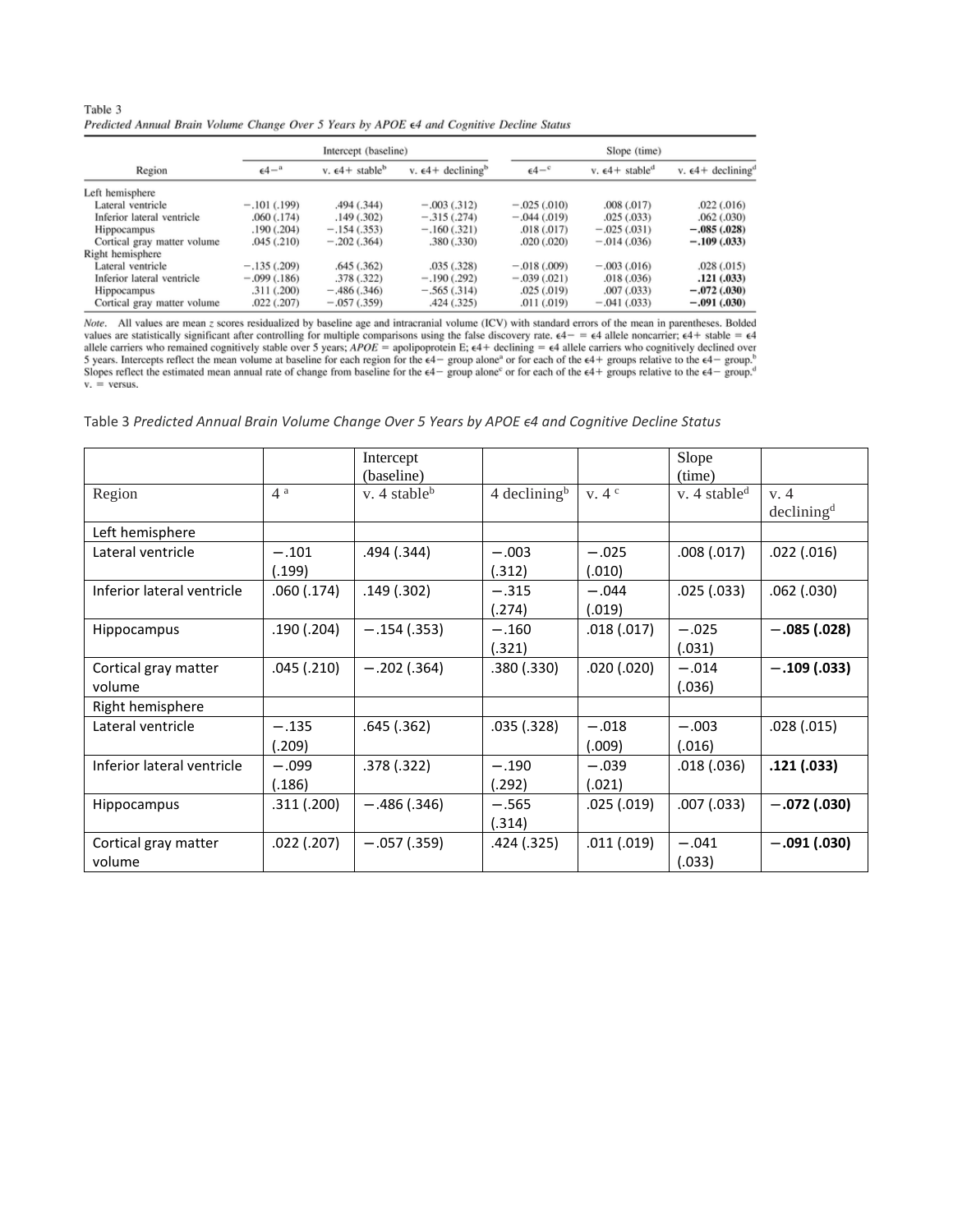

Figure 1. Regression lines depicting baseline and predicted annualized rates of change in volumes (in standard score units, adjusted for age and intracranial volume) over the 5-year study period by group.  $\varepsilon$ 4-  $\varepsilon$ 4 noncarrier;  $\varepsilon$ 4+ stable = *cognitively stable ε4 carrier; ε4+ declining = cognitively declining ε4 carrier; L = left; R = right.*

In a direct comparison of the two ε4+ groups, the ε4+ declining group exhibited significantly greater atrophy of the right hippocampus (*p* = .030, *d* = .457) and left cortical gray matter (*p* = .017, *d* = .506) and expansion of the right inferior lateral ventricle (*p* = .011, *d* = .541) than the ε4+ stable group over the 5-year interval. These findings reflect medium effect sizes. However, these three interaction effects did not survive FDR correction likely due to the small sample size.

## **[Discussion](https://0-web-b-ebscohost-com.libus.csd.mu.edu/ehost/detail/detail?vid=2&sid=e4b036ec-461a-47a7-bc9e-307d3aa3ff5a%40sessionmgr101&bdata=JnNpdGU9ZWhvc3QtbGl2ZQ%3d%3d#toc)**

Results confirmed our hypothesis that the ε4 group that exhibited a decline in verbal episodic memory and global cognitive function over the 5-year retest interval exhibited greater brain atrophy than ε4 noncarriers. In contrast, ε4 carriers who experienced no significant 5-year changes in memory and cognitive test performance exhibited atrophy rates comparable to ε4 noncarriers. The greater atrophy rates in the ε4+ declining group occurred bilaterally in the hippocampi and global gray matter and in the right inferior lateral ventricle. Importantly, the three groups showed no differences in brain volumes at the baseline examination. Furthermore, all participants were cognitively intact at enrollment as an entry criterion and did not differ from each other on measures of episodic memory or global cognition at baseline.

ε4 carriers exhibit significantly greater rates of hippocampal and cortical gray matter atrophy and ventricular enlargement than ε4 noncarriers ([Reiter](https://0-web-b-ebscohost-com.libus.csd.mu.edu/ehost/detail/detail?vid=2&sid=e4b036ec-461a-47a7-bc9e-307d3aa3ff5a%40sessionmgr101&bdata=JnNpdGU9ZWhvc3QtbGl2ZQ%3d%3d#c17) et al., 2016). Results from the current study indicate that these group differences may be driven by a subset of ε4 carriers who exhibited cognitive decline over the 5-year retest interval. This study demonstrates the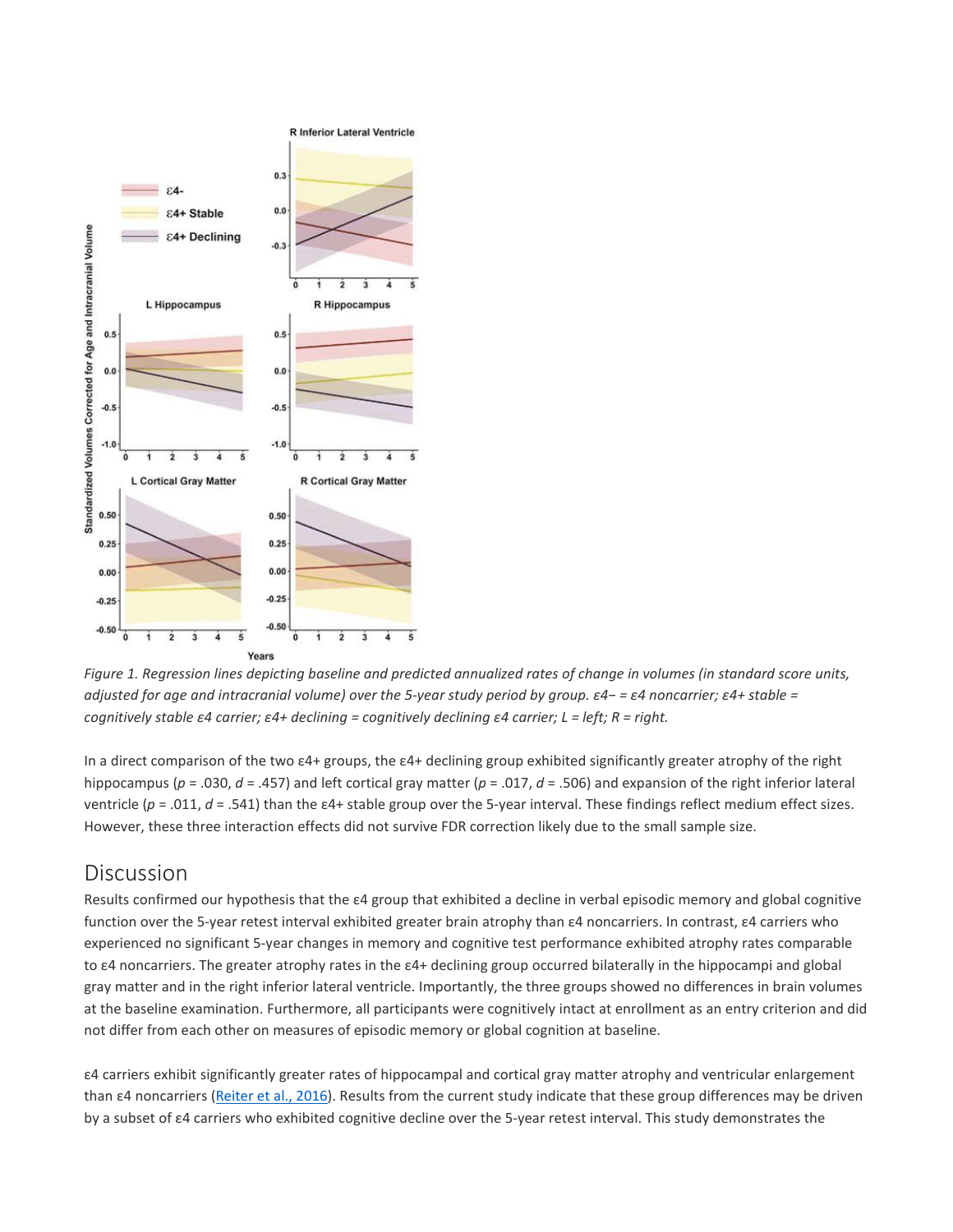correspondence between longitudinal changes in cognition and brain volumes in a subgroup of ε4 carriers, a finding that has not previously received significant attention in the literature.

Whereas possession of the ε4 allele increases risk of AD, not all ε4 carriers demonstrate AD-related neurodegeneration during their life span [\(Relkin](https://0-web-b-ebscohost-com.libus.csd.mu.edu/ehost/detail/detail?vid=2&sid=e4b036ec-461a-47a7-bc9e-307d3aa3ff5a%40sessionmgr101&bdata=JnNpdGU9ZWhvc3QtbGl2ZQ%3d%3d#c18) et al., 1996). Given the increasing risk of AD with increasing age [\(Hebert](https://0-web-b-ebscohost-com.libus.csd.mu.edu/ehost/detail/detail?vid=2&sid=e4b036ec-461a-47a7-bc9e-307d3aa3ff5a%40sessionmgr101&bdata=JnNpdGU9ZWhvc3QtbGl2ZQ%3d%3d#c7) et al., 1995), it is conceivable that a longer follow-up interval would be needed to see such changes in our stable ε4 carriers. However, our ε4+ declining and stable groups did not differ in mean age. There are also data to suggest that the increased risk of developing AD in the presence of the ε4 allele diminishes after the age of 80 ([Breitner](https://0-web-b-ebscohost-com.libus.csd.mu.edu/ehost/detail/detail?vid=2&sid=e4b036ec-461a-47a7-bc9e-307d3aa3ff5a%40sessionmgr101&bdata=JnNpdGU9ZWhvc3QtbGl2ZQ%3d%3d#c2) et al., 1999). Thus, it is unlikely that the group differences are simply related to the length of the follow-up interval.

There are several physiological pathways whereby the ε4 allele may exert deleterious effects that lead to neurodegeneration and contribute to loss of cognitive function. The apoE4 isoform expressed by the ε4 allele preferentially binds to low-density lipoprotein receptors, resulting in wide-ranging effects on lipid and cholesterol metabolism, including increased production of very low-density lipoproteins, the release of proinflammatory cytokines, and atherosclerosis [\(Zhang,](https://0-web-b-ebscohost-com.libus.csd.mu.edu/ehost/detail/detail?vid=2&sid=e4b036ec-461a-47a7-bc9e-307d3aa3ff5a%40sessionmgr101&bdata=JnNpdGU9ZWhvc3QtbGl2ZQ%3d%3d#c34) Wu, & Wu, 2011). In nervous tissue, apoE4 is associated with decreased lipoprotein lipase activity and decreased delivery of free fatty acids to brain cells, leading to altered lipid membrane homeostasis, decreased cerebral glucose metabolism, and increased glial activation and inflammation; it impairs the processing and removal of extracellular amyloidbeta peptide, increases the phosphorylation of tau, and impairs cholinergic function (Lane & [Farlow,](https://0-web-b-ebscohost-com.libus.csd.mu.edu/ehost/detail/detail?vid=2&sid=e4b036ec-461a-47a7-bc9e-307d3aa3ff5a%40sessionmgr101&bdata=JnNpdGU9ZWhvc3QtbGl2ZQ%3d%3d#c9) 2005). Collectively, these processes (among others) may lead to neuronal cell dysfunction and apoptotic processes, leading to cell death. However, susceptibility to the effects of the *APOE* ε4 allele on peripheral and brain lipid metabolism, and ultimately on brain structure and function, varies considerably in the population.

What other factors might influence the variability in the phenotypic expression of the ε4 allele? Physically active ε4 carriers experience significantly less hippocampal atrophy over time compared to inactive ε4 carriers ([Smith](https://0-web-b-ebscohost-com.libus.csd.mu.edu/ehost/detail/detail?vid=2&sid=e4b036ec-461a-47a7-bc9e-307d3aa3ff5a%40sessionmgr101&bdata=JnNpdGU9ZWhvc3QtbGl2ZQ%3d%3d#c28) et al., 2014). Similarly, physically active ε4 carriers experience increased memory-related brain activation [\(Smith](https://0-web-b-ebscohost-com.libus.csd.mu.edu/ehost/detail/detail?vid=2&sid=e4b036ec-461a-47a7-bc9e-307d3aa3ff5a%40sessionmgr101&bdata=JnNpdGU9ZWhvc3QtbGl2ZQ%3d%3d#c27) et al., 2011) and reduced neurodegeneration of white matter fiber populations within projection and association tracts [\(Smith](https://0-web-b-ebscohost-com.libus.csd.mu.edu/ehost/detail/detail?vid=2&sid=e4b036ec-461a-47a7-bc9e-307d3aa3ff5a%40sessionmgr101&bdata=JnNpdGU9ZWhvc3QtbGl2ZQ%3d%3d#c26) et al., 2016) compared to sedentary ε4 carriers. Importantly, these brain imaging differences were not observed in noncarriers, suggesting that physical activity has a specific neuroprotective effect in ε4 carriers. Moreover, we previously reported that physically inactive ε4 carriers have a greater probability of cognitive decline over 18 months compared to physically active ε4 carriers [\(Woodard](https://0-web-b-ebscohost-com.libus.csd.mu.edu/ehost/detail/detail?vid=2&sid=e4b036ec-461a-47a7-bc9e-307d3aa3ff5a%40sessionmgr101&bdata=JnNpdGU9ZWhvc3QtbGl2ZQ%3d%3d#c33) et al., 2012). In addition, Schreiber and [colleagues](https://0-web-b-ebscohost-com.libus.csd.mu.edu/ehost/detail/detail?vid=2&sid=e4b036ec-461a-47a7-bc9e-307d3aa3ff5a%40sessionmgr101&bdata=JnNpdGU9ZWhvc3QtbGl2ZQ%3d%3d#c21) (2016) found that low vascular risk and lifetime engagement in stimulating cognitive activities served to preserve cognitive abilities in healthy  $\varepsilon$ 4 carriers. Schwartz and [colleagues](https://0-web-b-ebscohost-com.libus.csd.mu.edu/ehost/detail/detail?vid=2&sid=e4b036ec-461a-47a7-bc9e-307d3aa3ff5a%40sessionmgr101&bdata=JnNpdGU9ZWhvc3QtbGl2ZQ%3d%3d#c22) [\(2016\)](https://0-web-b-ebscohost-com.libus.csd.mu.edu/ehost/detail/detail?vid=2&sid=e4b036ec-461a-47a7-bc9e-307d3aa3ff5a%40sessionmgr101&bdata=JnNpdGU9ZWhvc3QtbGl2ZQ%3d%3d#c22) speculate that greater brain structural integrity, high socioeconomic status, lack of brain injury, high occupational achievement, and perseverance, all indicators of enhanced brain and cognitive reserve, may moderate the effect of the ε4 allele on cognitive decline. Of note, level of educational attainment, an important indicator of cognitive reserve, was 2.0 years greater in the ε4+ stable group than in the ε4+ declining group, although this difference was not significant.

Other possible explanations involve ε4 allele dose and family history of AD. Martins, Oulhaj, de Jager, and [Williams](https://0-web-b-ebscohost-com.libus.csd.mu.edu/ehost/detail/detail?vid=2&sid=e4b036ec-461a-47a7-bc9e-307d3aa3ff5a%40sessionmgr101&bdata=JnNpdGU9ZWhvc3QtbGl2ZQ%3d%3d#c13) [\(2005\)](https://0-web-b-ebscohost-com.libus.csd.mu.edu/ehost/detail/detail?vid=2&sid=e4b036ec-461a-47a7-bc9e-307d3aa3ff5a%40sessionmgr101&bdata=JnNpdGU9ZWhvc3QtbGl2ZQ%3d%3d#c13) found that ε4 homozygotes displayed a greater rate of cognitive decline than ε4 heterozygotes over a 3-year interval. Our results are unlikely to be influenced by this factor because only two of our ε4 carriers were homozygotes (ε4/ε4), and both were in the cognitively stable group. Family history of AD has also been examined as an additional risk factor for cognitive decline and neurodegeneration in ε4 carriers. Donix and [colleagues](https://0-web-b-ebscohost-com.libus.csd.mu.edu/ehost/detail/detail?vid=2&sid=e4b036ec-461a-47a7-bc9e-307d3aa3ff5a%40sessionmgr101&bdata=JnNpdGU9ZWhvc3QtbGl2ZQ%3d%3d#c4) (2010) found that family history of AD explained more variance in cortical thickness than *APOE* ε4 status. Family history is unlikely to have influenced our results because there were no statistically significant group differences in family history of AD between the ε4+ stable (64%) and ε4+ declining (80%) groups (*p* = .35).

The ε4+ declining group had significantly greater expansion of the right inferior lateral ventricle than the ε4− group. In contrast, there were no significant group differences in the volume of the main body of the lateral ventricles. In the absence of hydrocephalus, increased ventricular volume is an indirect estimate of atrophy within periventricular structures [\(Tang](https://0-web-b-ebscohost-com.libus.csd.mu.edu/ehost/detail/detail?vid=2&sid=e4b036ec-461a-47a7-bc9e-307d3aa3ff5a%40sessionmgr101&bdata=JnNpdGU9ZWhvc3QtbGl2ZQ%3d%3d#c29) et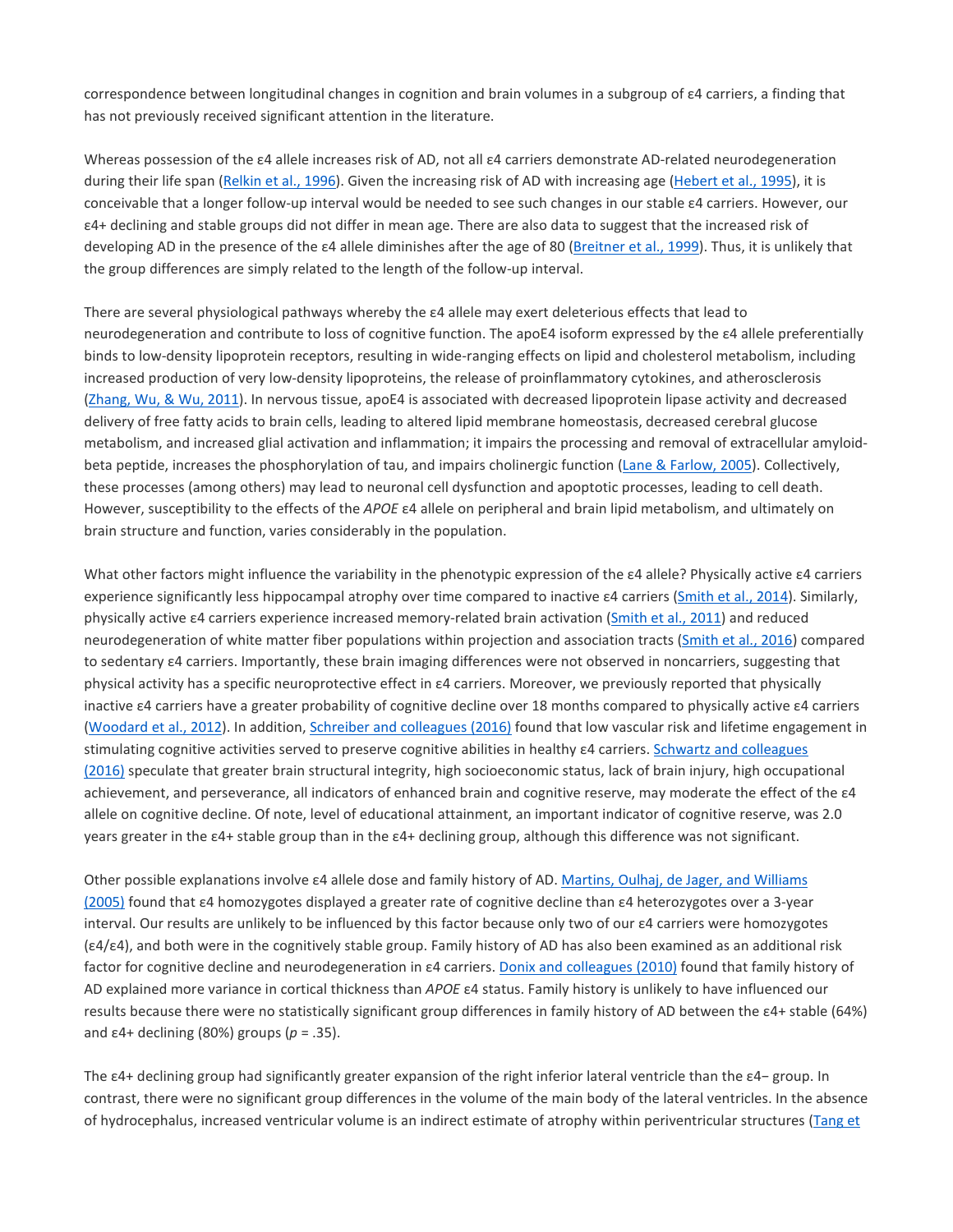al., [2015\)](https://0-web-b-ebscohost-com.libus.csd.mu.edu/ehost/detail/detail?vid=2&sid=e4b036ec-461a-47a7-bc9e-307d3aa3ff5a%40sessionmgr101&bdata=JnNpdGU9ZWhvc3QtbGl2ZQ%3d%3d#c29). Not surprisingly, as the hippocampus and other medial temporal lobe structures decrease in volume, the inferior horns of the lateral ventricles expand [\(Thompson](https://0-web-b-ebscohost-com.libus.csd.mu.edu/ehost/detail/detail?vid=2&sid=e4b036ec-461a-47a7-bc9e-307d3aa3ff5a%40sessionmgr101&bdata=JnNpdGU9ZWhvc3QtbGl2ZQ%3d%3d#c30) et al., 2004), which our results appear to typify.

A limitation of this study is the small sample size. Nevertheless, we found medium to large effect sizes in the right inferior lateral ventricle, hippocampi, and cortical gray matter regions. A further limitation, relevant to all longitudinal studies, was attrition. The participants who were missing data at one of the three sessions were excluded from the study. There were no group differences between included and excluded participants at either time point in age, education, or family history and no baseline test score differences between those included or excluded at T2. However, despite all having intact scores at baseline, those unable to be scanned at T3 (Year 5) were more likely to be male (*p* = .036) and had lower baseline scores on the DRS-2 total (*p* = .003) and RAVLT total trials (*p* = .012). Notably, all three participants who missed T2 were ε4+, and 13 of 21 who missed T3 were ε4+. Thus, inclusion of these missing participants would likely have strengthened the present findings.

Another limitation of this study is the absence of data on AD-specific biomarkers, such as can be derived from cerebrospinal fluid analyses of tau and amyloid proteins or positron emission tomography imaging of amyloid deposition. Lim [and](https://0-web-b-ebscohost-com.libus.csd.mu.edu/ehost/detail/detail?vid=2&sid=e4b036ec-461a-47a7-bc9e-307d3aa3ff5a%40sessionmgr101&bdata=JnNpdGU9ZWhvc3QtbGl2ZQ%3d%3d#c10) [colleagues](https://0-web-b-ebscohost-com.libus.csd.mu.edu/ehost/detail/detail?vid=2&sid=e4b036ec-461a-47a7-bc9e-307d3aa3ff5a%40sessionmgr101&bdata=JnNpdGU9ZWhvc3QtbGl2ZQ%3d%3d#c10) (2013) found that Aβ amyloid burden explained 14% of the variance in episodic memory performance in ε4 carriers but had no relationship with memory performance in ε4 noncarriers. Another study found that ε4 carriers with high Aβ levels had greater declines in verbal memory and global cognition over 1.5 years than ε4 carriers with low Aβ levels [\(Mormino](https://0-web-b-ebscohost-com.libus.csd.mu.edu/ehost/detail/detail?vid=2&sid=e4b036ec-461a-47a7-bc9e-307d3aa3ff5a%40sessionmgr101&bdata=JnNpdGU9ZWhvc3QtbGl2ZQ%3d%3d#c14) et al., 2014). If these data were available in the current study, we would hypothesize that AD biomarkers would be more abnormal in ε4 declining than in ε4 stable carriers.

In conclusion, our study demonstrates that the degree of long-term longitudinal changes in episodic memory and global cognition are linked with the severity of changes in brain atrophy in persons who possess the *APOE* ε4 allele. Thus, this study illustrates the variability in phenotypic expression of the ε4 allele, which may be associated with potential lifestyle factors, such as physical activity, and cognitive reserve. Larger scale studies are required to examine these potential influences as a means for understanding modifiable risk and protective factors associated with genetic risk.

## [References](https://0-web-b-ebscohost-com.libus.csd.mu.edu/ehost/detail/detail?vid=2&sid=e4b036ec-461a-47a7-bc9e-307d3aa3ff5a%40sessionmgr101&bdata=JnNpdGU9ZWhvc3QtbGl2ZQ%3d%3d#toc)

- Ashford, J. W. (2004). APOE genotype effects on Alzheimer's disease onset and epidemiology. *Journal of Molecular Neuroscience*, *23*, 157–166. 10.1385/JMN:23:3:157
- Breitner, J. C., Wyse, B. W., Anthony, J. C., Welsh-Bohmer, K. A., Steffens, D. C., Norton, M. C., . . .Khachaturian, A. (1999). APOE-epsilon4 count predicts age when prevalence of AD increases, then declines: The Cache County Study. *Neurology*, *53*, 321–331. 10.1212/WNL.53.2.321
- Corder, E. H., Saunders, A. M., Strittmatter, W. J., Schmechel, D. E., Gaskell, P. C., Small, G. W., . . .Pericak-Vance, M. A. (1993). Gene dose of apolipoprotein E type 4 allele and the risk of Alzheimer's disease in late onset families. *Science*, *261*, 921–923. 10.1126/science.8346443
- Donix, M., Burggren, A. C., Suthana, N. A., Siddarth, P., Ekstrom, A. D., Krupa, A. K., . . .Bookheimer, S. Y. (2010). Family history of Alzheimer's disease and hippocampal structure in healthy people. *The American Journal of Psychiatry*, *167*, 1399–1406. 10.1176/appi.ajp.2010.09111575
- Fischl, B., Salat, D. H., Busa, E., Albert, M., Dieterich, M., Haselgrove, C., . . .Dale, A. M. (2002). Whole brain segmentation: Automated labeling of neuroanatomical structures in the human brain. *Neuron*, *33*, 341–355. 10.1016/S0896- 6273(02)00569-X
- Folstein, M. F., Folstein, S. E., & McHugh, P. R. (1975). "Mini-mental state": A practical method for grading the cognitive state of patients for the clinician. *Journal of Psychiatric Research*, *12*, 189–198. 10.1016/0022-3956(75)90026-6
- Hebert, L. E., Scherr, P. A., Beckett, L. A., Albert, M. S., Pilgrim, D. M., Chown, M. J., . . .Evans, D. A. (1995). Age-specific incidence of Alzheimer's disease in a community population. *Journal of the American Medical Association*, *273*, 1354–1359. 10.1001/jama.1995.03520410048025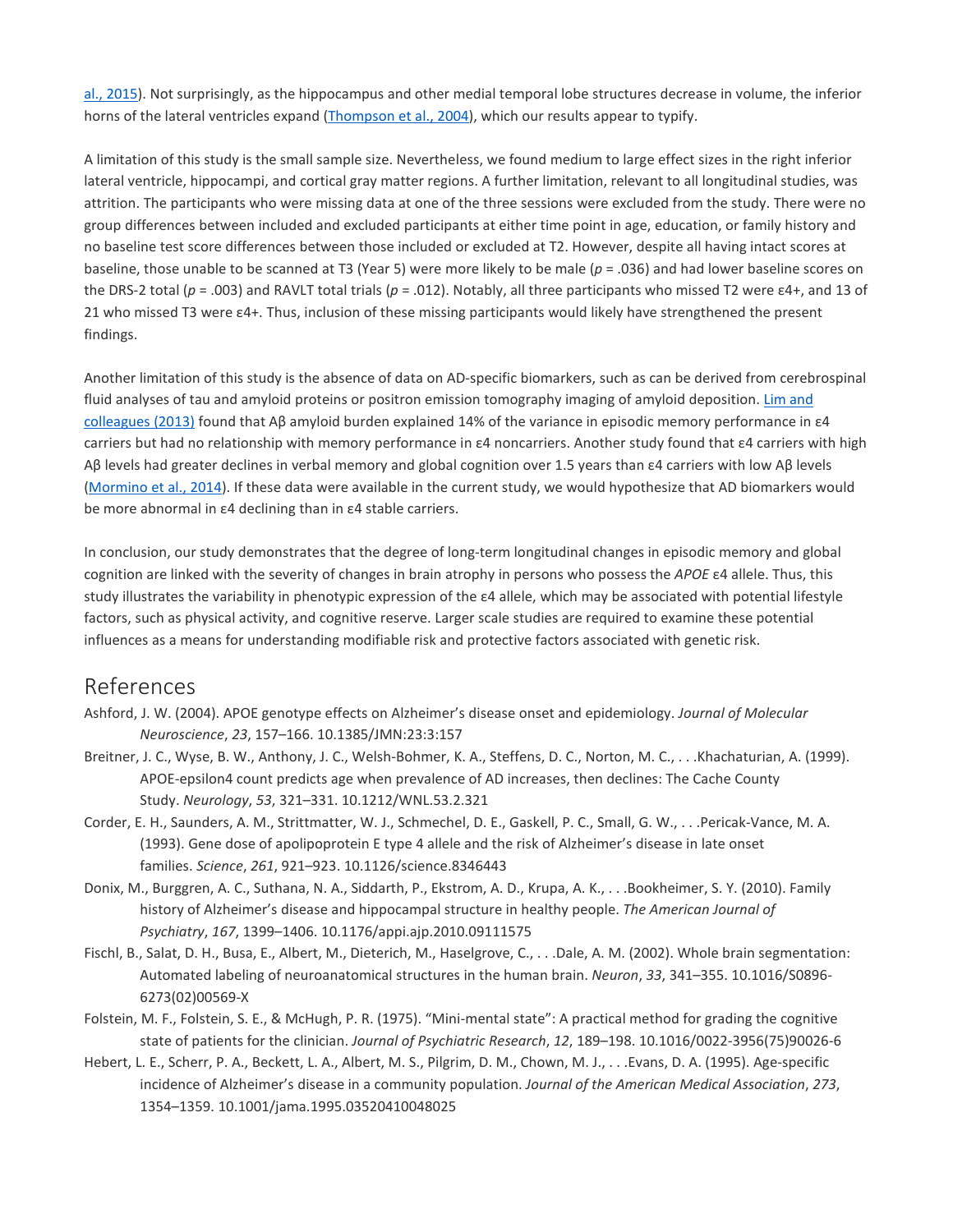- Jurica, P. J., Leitten, C. L., & Mattis, S. (2001). *Dementia rating scale-2, DRS-2: Professional manual*. Lutz, Florida: Psychological Assessment Resources.
- Lane, R. M., & Farlow, M. R. (2005). Lipid homeostasis and apolipoprotein E in the development and progression of Alzheimer's disease. *Journal of Lipid Research*, *46*, 949–968. 10.1194/jlr.M400486-JLR200
- Lim, Y. Y., Ellis, K. A., Ames, D., Darby, D., Harrington, K., Martins, R. N., . . . the AIBL Research Group. (2013). Aβ amyloid, cognition, and APOE genotype in healthy older adults. *Alzheimer's & Dementia*, *9*, 538–545. 10.1016/j.jalz.2012.07.004
- Liu, Y., Yu, J. T., Wang, H. F., Han, P. R., Tan, C. C., Wang, C., . . .Tan, L. (2015). APOE genotype and neuroimaging markers of Alzheimer's disease: Systematic review and meta-analysis. *Journal of Neurology, Neurosurgery & Psychiatry*, *86*, 127–134. 10.1136/jnnp-2014-307719
- Lu, P. H., Thompson, P. M., Leow, A., Lee, G. J., Lee, A., Yanovsky, I., . . .Bartzokis, G. (2011). Apolipoprotein E genotype is associated with temporal and hippocampal atrophy rates in healthy elderly adults: A tensor-based morphometry study. *Journal of Alzheimer's Disease*, *23*, 433–442.
- Martins, C. A., Oulhaj, A., de Jager, C. A., & Williams, J. H. (2005). APOE alleles predict the rate of cognitive decline in Alzheimer disease: A nonlinear model. *Neurology*, *65*, 1888–1893. 10.1212/01.wnl.0000188871.74093.12
- Mormino, E. C., Betensky, R. A., Hedden, T., Schultz, A. P., Ward, A., . . .Huijbers, W. (2014). Amyloid and APOE ε4 interact to influence short-term decline in preclinical Alzheimer disease. *Neurology*, *82*, 1760–1767. 10.1212/wnl.0000000000000431
- Pietrzak, R. H., Lim, Y. Y., Ames, D., Harrington, K., Restrepo, C., . . .Martins, R. N. (2015). Trajectories of memory decline in preclinical Alzheimer's disease: Results from the Australian Imaging, Biomarkers and Lifestyle Flagship Study of ageing. *Neurobiology of Aging*, *36*, 1231–1238. 10.1016/j.neurobiolaging.2014.12.015
- Rao, S. M., Bonner-Jackson, A., Nielson, K. A., Seidenberg, M., Smith, J. C., Woodard, J. L., & Durgerian, S. (2015). Genetic risk for Alzheimer's disease alters the five-year trajectory of semantic memory activation in cognitively intact elders. *NeuroImage*, *111*, 136–146. 10.1016/j.neuroimage.2015.02.011
- Reiter, K., Nielson, K. A., Durgerian, S., Woodard, J. L., Smith, J. C., Seidenberg, M., . . .Rao, S. M. (2016). Five-year longitudinal brain volume change in healthy elders at genetic risk for Alzheimer's disease. *Journal of Alzheimer's Disease*, *55*, 1363–1377. 10.3233/JAD-160504
- Relkin, N. R., Kwon, Y. J., Tsai, J., & Gandy, S. (1996). The National Institute on Aging/Alzheimer's Association recommendations on the application of apolipoprotein E genotyping to Alzheimer's disease. *Annals of the New York Academy of Sciences*, *802*, 149–176. 10.1111/j.1749-6632.1996.tb32608.x
- Rey, A. (1958). *L'examen clinique en psychologie* [Clinical examination in psychology]. Paris, France: University Press of France.
- Roussotte, F. F., Gutman, B. A., Madsen, S. K., Colby, J. B., Narr, K. L., & Thompson, P. M. (2014). Apolipoprotein E epsilon 4 allele is associated with ventricular expansion rate and surface morphology in dementia and normal aging. *Neurobiology of Aging*, *35*, 1309–1317. 10.1016/j.neurobiolaging.2013.11.030
- Schreiber, S., Vogel, J., Schwimmer, H. D., Marks, S. M., Schreiber, F., & Jagust, W. (2016). Impact of lifestyle dimensions on brain pathology and cognition. *Neurobiology of Aging*, *40*, 164–172. 10.1016/j.neurobiolaging.2016.01.012
- Schwartz, C. E., Rapkin, B. D., & Healy, B. C. (2016). Reserve and reserve-building activities research: Key challenges and future directions. *BMC Neuroscience*, *17*, 62. 10.1186/s12868-016-0297-0
- Seidenberg, M., Guidotti, L., Nielson, K. A., Woodard, J. L., Durgerian, S., Antuono, P., . . .Rao, S. M. (2009). Semantic memory activation in individuals at risk for developing Alzheimer disease. *Neurology*, *73*, 612–620. 10.1212/WNL.0b013e3181b389ad
- Small, B. J., Rosnick, C. B., Fratiglioni, L., & Bäckman, L. (2004). Apolipoprotein E and cognitive performance: A metaanalysis. *Psychology and Aging*, *19*, 592–600. 10.1037/0882-7974.19.4.592
- Smith, G. E., Bohac, D., Waring, S., Kokmen, E., Tangalos, E. G., Ivnik, R. J., & Petersen, R. C. (1998). Apolipoprotein E genotype influences cognitive 'phenotype' in patients with Alzheimer's disease but not in healthy control subjects. *Neurology*, *50*, 355–362. 10.1212/WNL.50.2.355